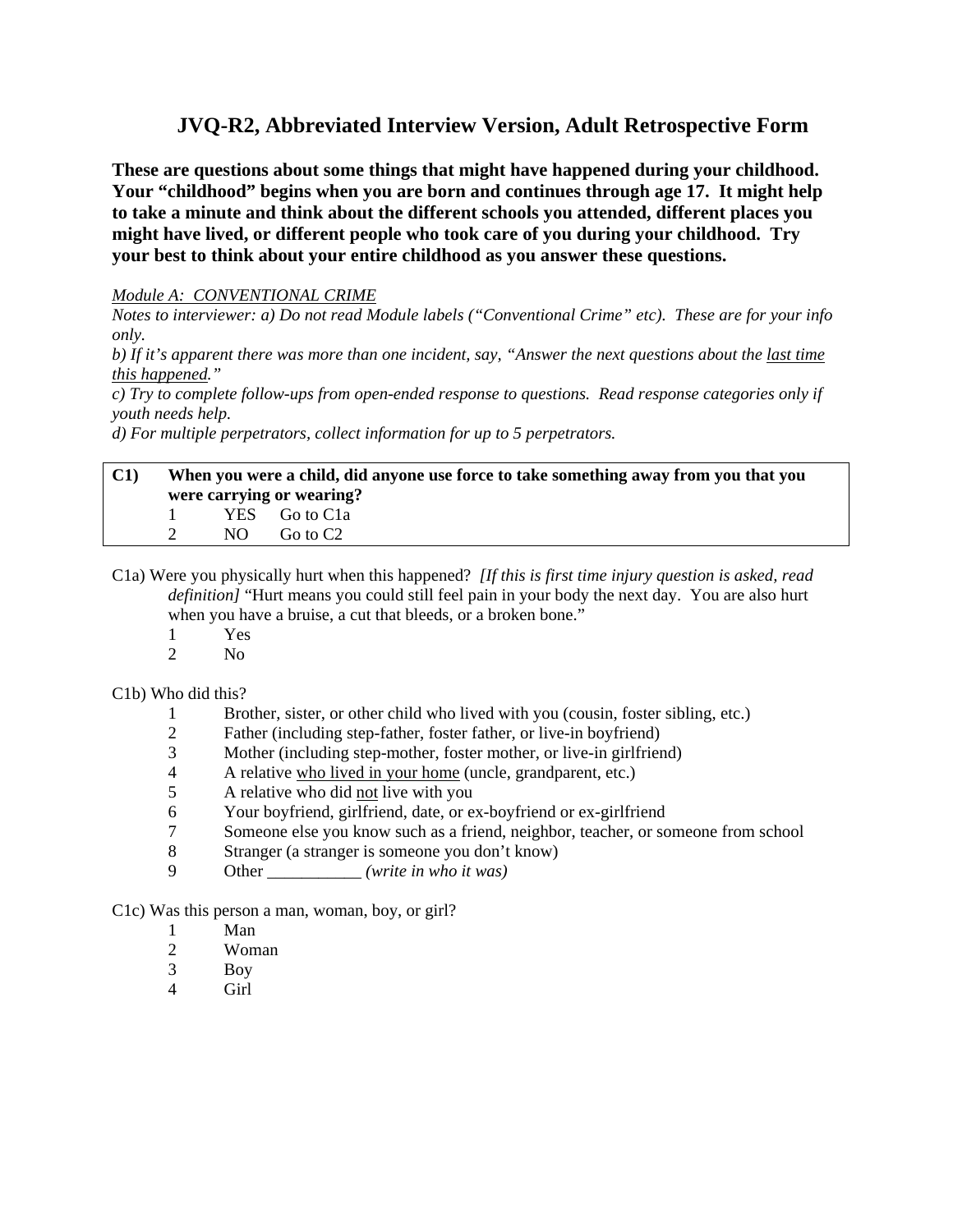| C <sub>2</sub> |              | When you were a child, did anyone steal something from you and never give it back?<br>Things like a backpack, money, watch, clothing, bike, stereo, or anything else? |                 |  |  |  |  |
|----------------|--------------|-----------------------------------------------------------------------------------------------------------------------------------------------------------------------|-----------------|--|--|--|--|
|                | $\mathbf{1}$ |                                                                                                                                                                       | YES Go to C1a   |  |  |  |  |
|                |              |                                                                                                                                                                       | $NO$ Go to $C2$ |  |  |  |  |

C2a) Were you physically hurt when this happened? *[If this is first time injury question is asked, read definition]* "Hurt means you could still feel pain in your body the next day. You are also hurt when you have a bruise, a cut that bleeds, or a broken bone."

- 1 Yes<br>2 No
- N<sub>o</sub>

# C2b) Who did this?

- 1 Brother, sister, or other child who lived with you (cousin, foster sibling, etc.)
- 2 Father (including step-father, foster father, or live-in boyfriend)
- 3 Mother (including step-mother, foster mother, or live-in girlfriend)<br>4 A relative who lived in your home (uncle, grandparent, etc.)
- 4 A relative who lived in your home (uncle, grandparent, etc.)
- 5 A relative who did not live with you
- 6 Your boyfriend, girlfriend, date, or ex-boyfriend or ex-girlfriend<br>
7 Someone else vou know such as a friend, neighbor, teacher, or so
- 7 Someone else you know such as a friend, neighbor, teacher, or someone from school
- 8 Stranger (a stranger is someone you don't know)
- 9 Other \_\_\_\_\_\_\_\_\_\_\_ *(write in who it was)*

C2c) Was this person a man, woman, boy, or girl?

- 1 Man
- 2 Woman<br>3 Boy
- Boy
- 4 Girl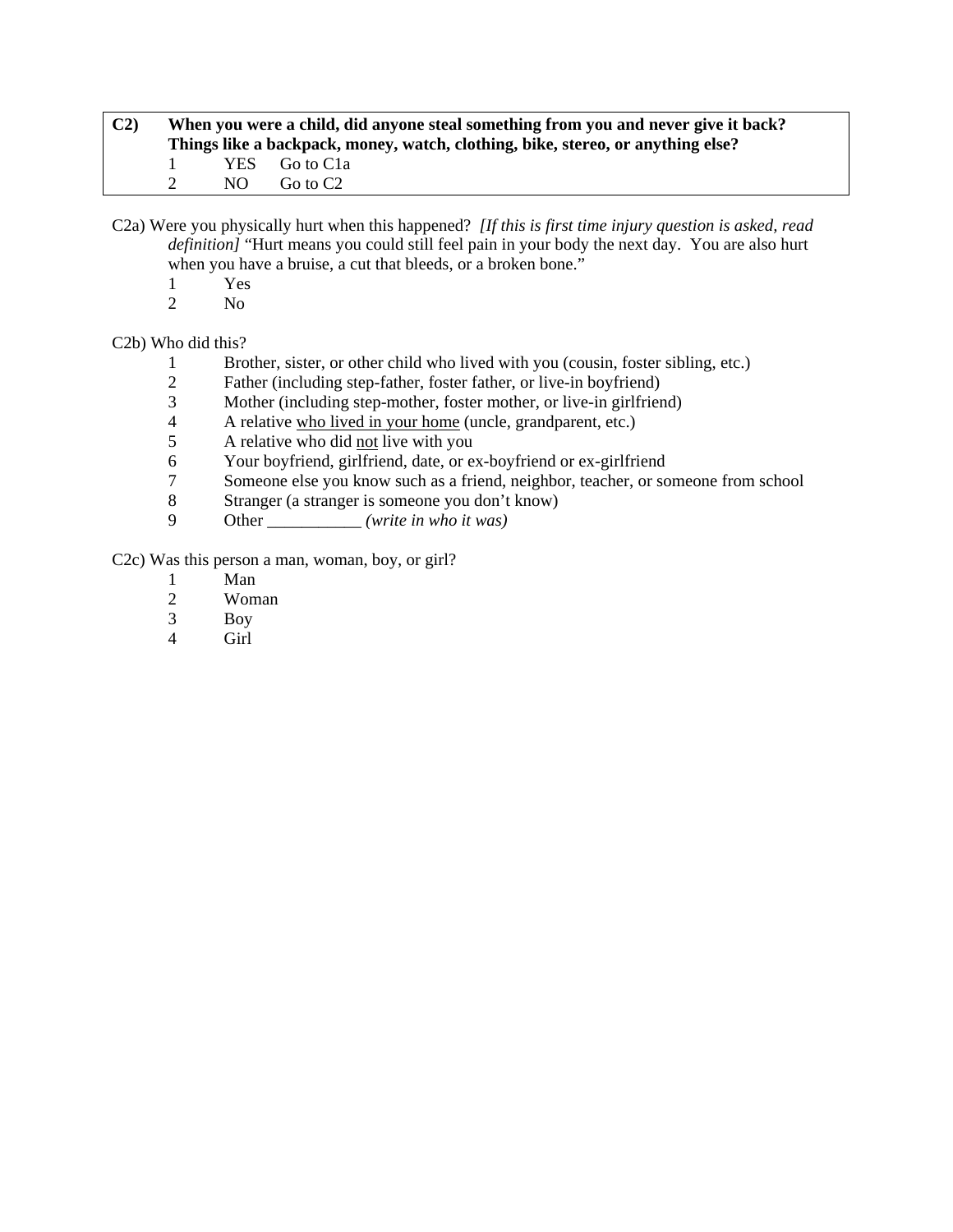| C3 | When you were a child, did anyone break or ruin any of your things on purpose? |  |                 |  |  |
|----|--------------------------------------------------------------------------------|--|-----------------|--|--|
|    |                                                                                |  | 1 YES Go to C3a |  |  |
|    |                                                                                |  | NO Goto C4      |  |  |

C3a) Were you physically hurt when this happened? *[If this is first time injury question is asked, read definition:]* "Hurt" means you could still feel pain in your body the next day. You are also hurt when you have a bruise, a cut that bleeds, or a broken bone.

- $\frac{1}{2}$  Yes
- N<sub>o</sub>

C3b) Who did this?

- 1 Brother, sister, or other child who lived with you (cousin, foster sibling, etc.)
- 2 Father (including step-father, foster father, or live-in boyfriend)
- 3 Mother (including step-mother, foster mother, or live-in girlfriend)
- 4 A relative who lived in your home (uncle, grandparent, etc.)<br>
A relative who did not live with you
- 5 A relative who did not live with you
- 6 Your boyfriend, girlfriend, date, or ex-boyfriend or ex-girlfriend
- 7 Someone else you know such as a friend, neighbor, teacher, or someone from school<br>8 Stranger (a stranger is someone you don't know)
- 8 Stranger (a stranger is someone you don't know)
- 9 Other \_\_\_\_\_\_\_\_\_\_\_ *(write in who it was)*

C3c) Was this person a man, woman, boy, or girl?

- 1 Man<br>2 Wom
- Woman
- 3 Boy
- Girl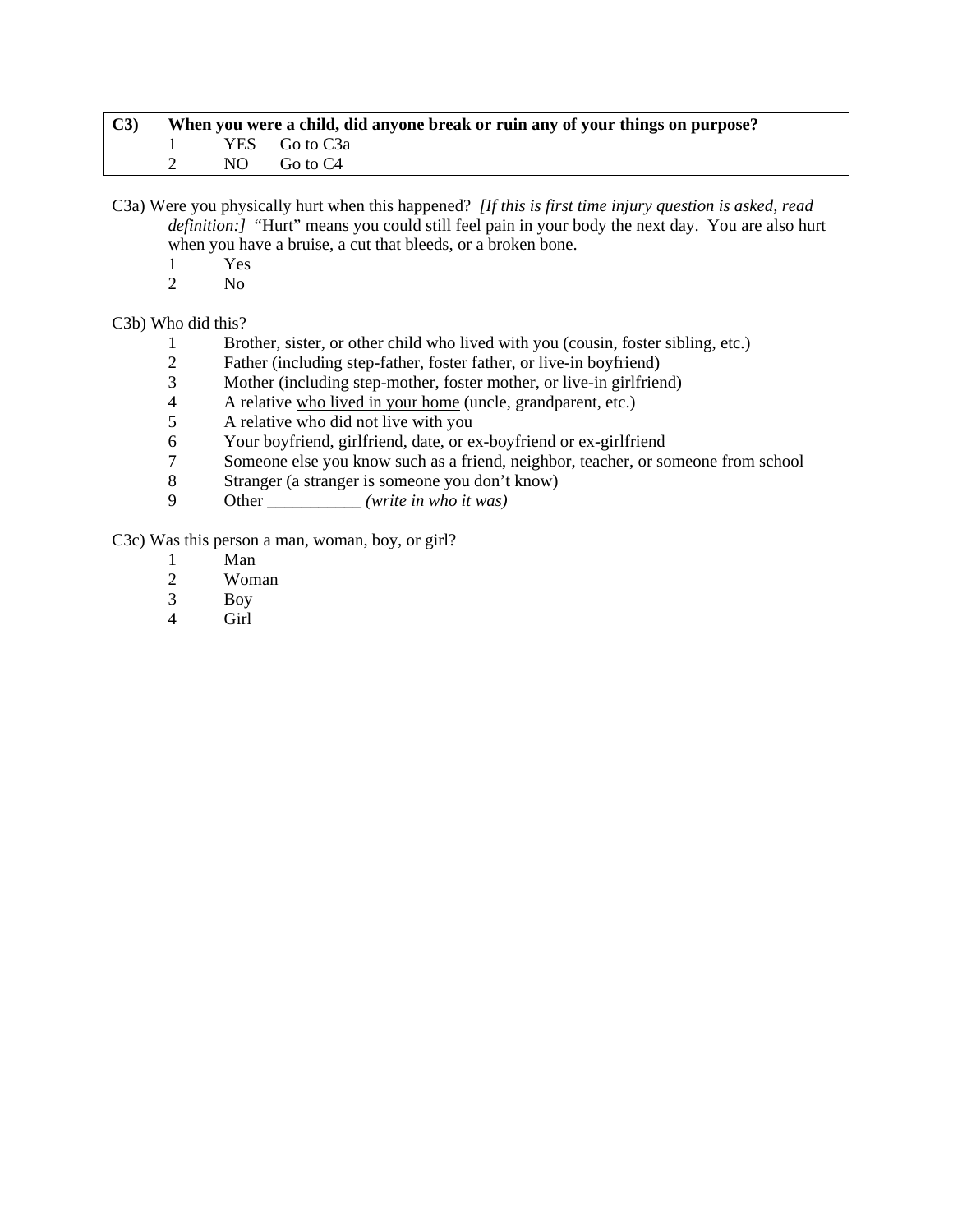**C4) Sometimes people are attacked with sticks, rocks, guns, knives, or other things that would hurt. When you were a child, did anyone hit or attack you on purpose with an object or weapon? Somewhere like: at home, at school, at a store, in a car, on the street, or anywhere else?** 

1 YES Go to C4a 2 NO Go to C5

- C4a) Were you physically hurt when this happened? *[If this is first time injury question is asked, read definition:]* "Hurt" means you could still feel pain in your body the next day, you had a bruise, you had a cut that bled, or anything more serious like a broken bone.
	-
	- 1 Yes<br>2 No N<sub>o</sub>

# C4b) Who did this?

- 1 Brother, sister, or other child who lived with you (cousin, foster sibling, etc.)
- 2 Father (including step-father, foster father, or live-in boyfriend)
- 3 Mother (including step-mother, foster mother, or live-in girlfriend)
- 4 A relative who lived in your home (uncle, grandparent, etc.)<br>
A relative who did not live with you
- 5 A relative who did not live with you
- 6 Your boyfriend, girlfriend, date, or ex-boyfriend or ex-girlfriend
- 7 Someone else you know such as a friend, neighbor, teacher, or someone from school
- 8 Stranger (a stranger is someone you don't know)
- 9 Other \_\_\_\_\_\_\_\_\_\_\_ *(write in who it was)*

C4c) Was this person a man, woman, boy, or girl?

- 1 Man
- 2 Woman
- 3 Boy
- 4 Girl

#### C4d) Did the person who did this use any of these?

- $\frac{1}{2}$  Gun<br>Knife
- Knife
- 3 Stick, rock, bottle, pipe, or tool such as a hammer or wrench
- 4 Other (Specify )
- 5 No weapon used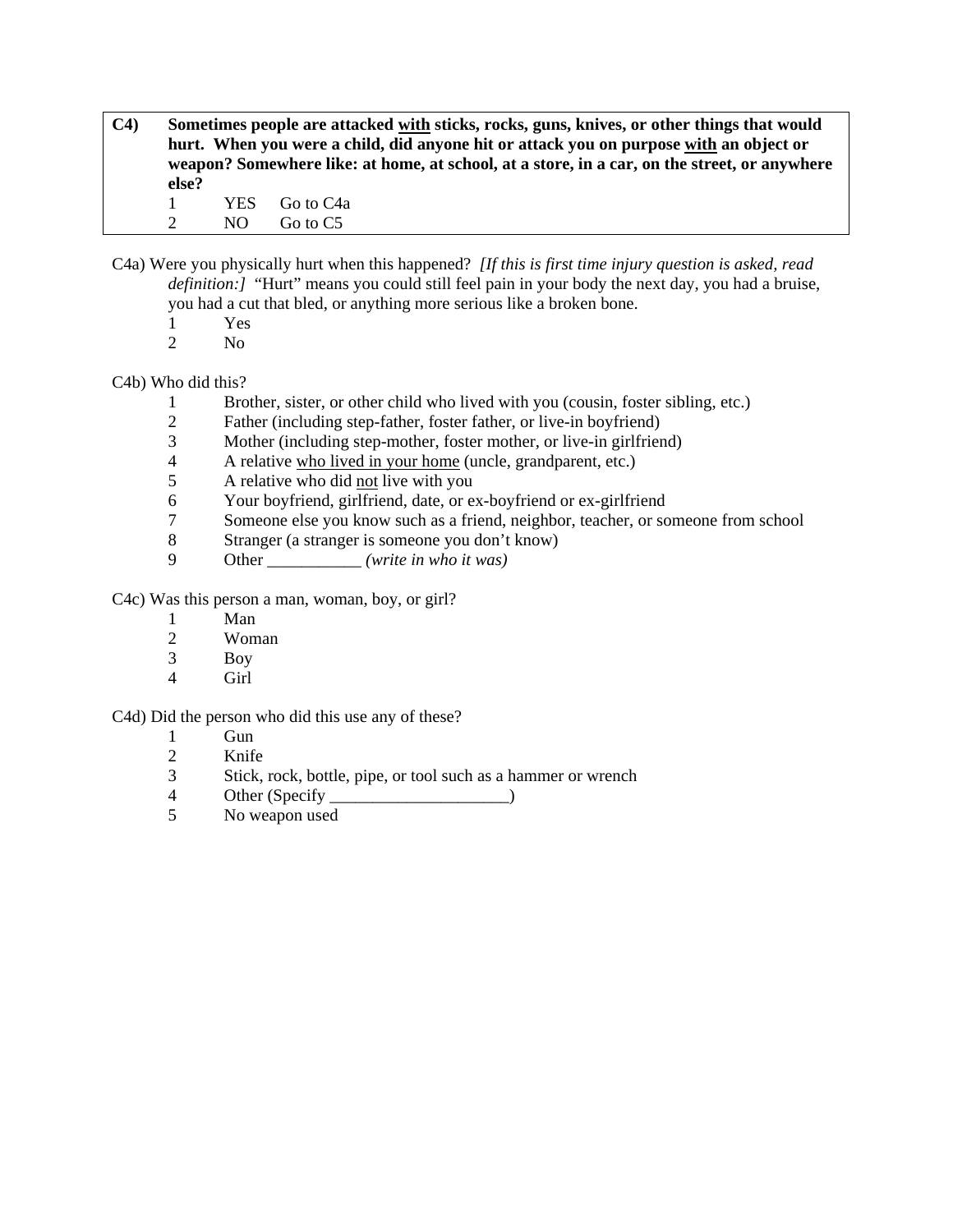| $\mathbf{C5}$ | When you were a child, did anyone hit or attack you without using an object or weapon? |                 |  |  |  |
|---------------|----------------------------------------------------------------------------------------|-----------------|--|--|--|
|               |                                                                                        | 1 YES Go to C5a |  |  |  |
|               |                                                                                        | NO GotoC6       |  |  |  |

C5a) Were you physically hurt when this happened? *[If this is first time injury question is asked, read definition:]* "Hurt" means you could still feel pain in your body the next day. You are also hurt when you have a bruise, a cut that bleeds, or a broken bone.

- $\frac{1}{2}$  Yes
- N<sub>o</sub>

C5b) Who did this?

- 1 Brother, sister, or other child who lived with you (cousin, foster sibling, etc.)
- 2 Father (including step-father, foster father, or live-in boyfriend)
- 3 Mother (including step-mother, foster mother, or live-in girlfriend)
- 4 A relative who lived in your home (uncle, grandparent, etc.)<br>5 A relative who did not live with you
- 5 A relative who did not live with you
- 6 Your boyfriend, girlfriend, date, or ex-boyfriend or ex-girlfriend
- 7 Someone else you know such as a friend, neighbor, teacher, or someone from school<br>8 Stranger (a stranger is someone you don't know)
- 8 Stranger (a stranger is someone you don't know)
- 9 Other \_\_\_\_\_\_\_\_\_\_\_ *(write in who it was)*
- C5c) Was this person a man, woman, boy, or girl?
	- 1 Man
	- 2 Woman
	- 3 Boy
	- Girl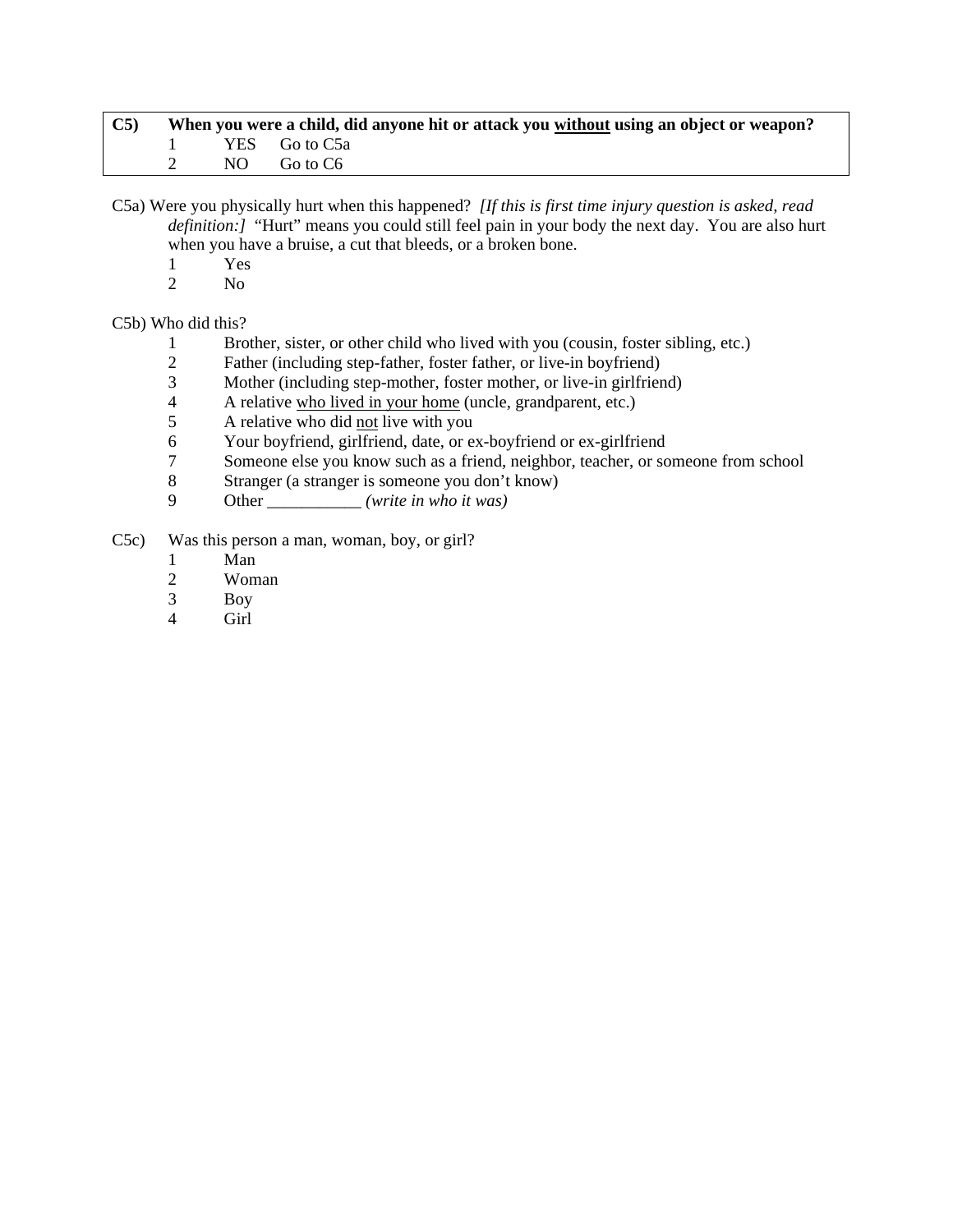| C6 |              |     | When you were a child, did someone start to attack you, but for some reason, it didn't<br>happen? For example, someone helped you or you got away? |
|----|--------------|-----|----------------------------------------------------------------------------------------------------------------------------------------------------|
|    | $\mathbf{1}$ |     | YES Go to C <sub>6a</sub>                                                                                                                          |
|    |              | NO. | Go to C7                                                                                                                                           |

C6a) Were you physically hurt when this happened? *[If this is first time injury question is asked, read definition:]* "Hurt" means you could still feel pain in your body the next day. You are also hurt when you have a bruise, a cut that bleeds, or a broken bone.

- $\frac{1}{2}$  Yes
- N<sub>o</sub>

C6b) Who did this?

- 1 Brother, sister, or other child who lived with you (cousin, foster sibling, etc.)
- 2 Father (including step-father, foster father, or live-in boyfriend)
- 3 Mother (including step-mother, foster mother, or live-in girlfriend)<br>4 A relative who lived in your home (uncle, grandparent, etc.)
- 4 A relative who lived in your home (uncle, grandparent, etc.)
- 5 A relative who did not live with you
- 6 Your boyfriend, girlfriend, date, or ex-boyfriend or ex-girlfriend<br>
7 Someone else vou know such as a friend, neighbor, teacher, or so
- 7 Someone else you know such as a friend, neighbor, teacher, or someone from school
- 8 Stranger (a stranger is someone you don't know)
- 9 Other \_\_\_\_\_\_\_\_\_\_\_ *(write in who it was)*

C6c) Was this person a man, woman, boy, or girl?

- 1 Man
- 2 Woman<br>3 Boy
- Boy
- 4 Girl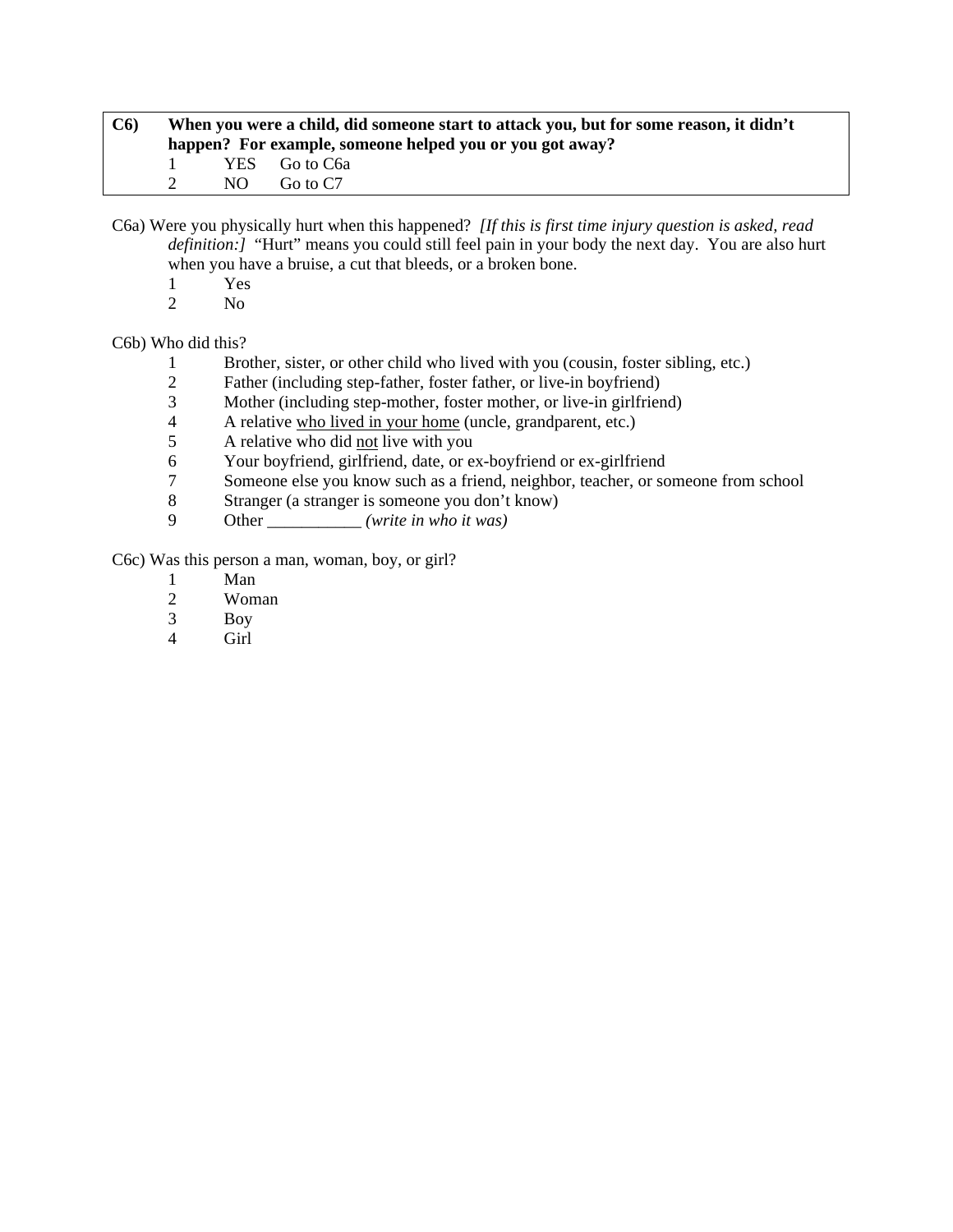| C7 |                              | really do it? | When you were a child, did someone threaten to hurt you when you thought they might |
|----|------------------------------|---------------|-------------------------------------------------------------------------------------|
|    | $\sim$ 1.0 $\sim$ 1.0 $\sim$ |               | YES Go to C7a                                                                       |
|    |                              |               | NO Go to C8                                                                         |

C7a) Were you physically hurt when this happened? *[If this is first time injury question is asked, read definition:]* "Hurt" means you could still feel pain in your body the next day. You are also hurt when you have a bruise, a cut that bleeds, or a broken bone.

- 1 Yes
- 2 No

### C7b) Who did this?

- 1 Brother, sister, or other child who lived with you (cousin, foster sibling, etc.)
- 2 Father (including step-father, foster father, or live-in boyfriend)
- 3 Mother (including step-mother, foster mother, or live-in girlfriend)
- 4 A relative who lived in your home (uncle, grandparent, etc.)
- 5 A relative who did not live with you
- 6 Your boyfriend, girlfriend, date, or ex-boyfriend or ex-girlfriend
- 7 Someone else you know such as a friend, neighbor, teacher, or someone from school<br>8 Stranger (a stranger is someone you don't know)
- 8 Stranger (a stranger is someone you don't know)
- 9 Other \_\_\_\_\_\_\_\_\_\_\_ *(write in who it was)*

C7c) Was this person a man, woman, boy, or girl?

- 1 Man
- 2 Woman<br>3 Boy
- Boy
- 4 Girl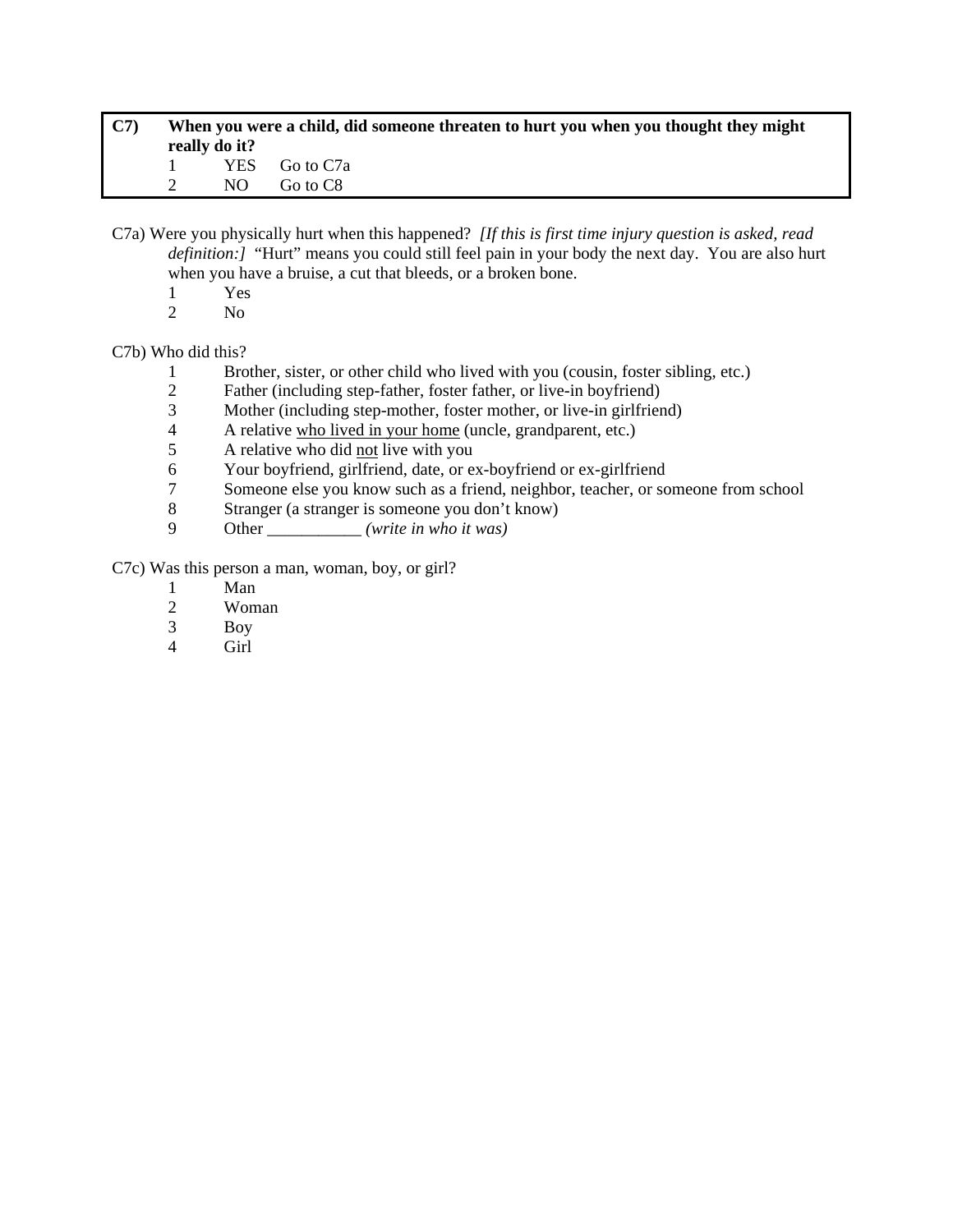- **C8) When a person is kidnapped, it means they were made to go somewhere, like into a car, by someone who they thought might hurt them. When you were a child, did anyone try to kidnap you?**  1 YES Go to C8a 2 NO Go to C9
- C8a) Were you physically hurt when this happened? *[If this is first time injury question is asked, read definition:]* "Hurt" means you could still feel pain the next day, you had a bruise, a cut that bled, or anything more serious like a broken bone.
	- 1 Yes
	- 2 No

# C8b) Who did this?

- 1 Brother, sister, or other child who lived with you (cousin, foster sibling, etc.)
- 2 Father (including step-father, foster father, or live-in boyfriend)<br>3 Mother (including step-mother, foster mother, or live-in girlfrien
- 3 Mother (including step-mother, foster mother, or live-in girlfriend)
- 4 A relative who lived in your home (uncle, grandparent, etc.)
- 5 A relative who did not live with you
- 6 Your boyfriend, girlfriend, date, or ex-boyfriend or ex-girlfriend
- 7 Someone else you know such as a friend, neighbor, teacher, or someone from school
- 8 Stranger (a stranger is someone you don't know)
- 9 Other \_\_\_\_\_\_\_\_\_\_\_ *(write in who it was)*

C8c) Was this person a man, woman, boy or girl?

- 1 Man<br>2 Wom
- Woman
- 3 Boy
- 4 Girl

C8d) Were you actually kidnapped or did you get away before it happened?

- 1 Kidnapped
- 2 Got away (*Note to interviewer: This includes with any help*)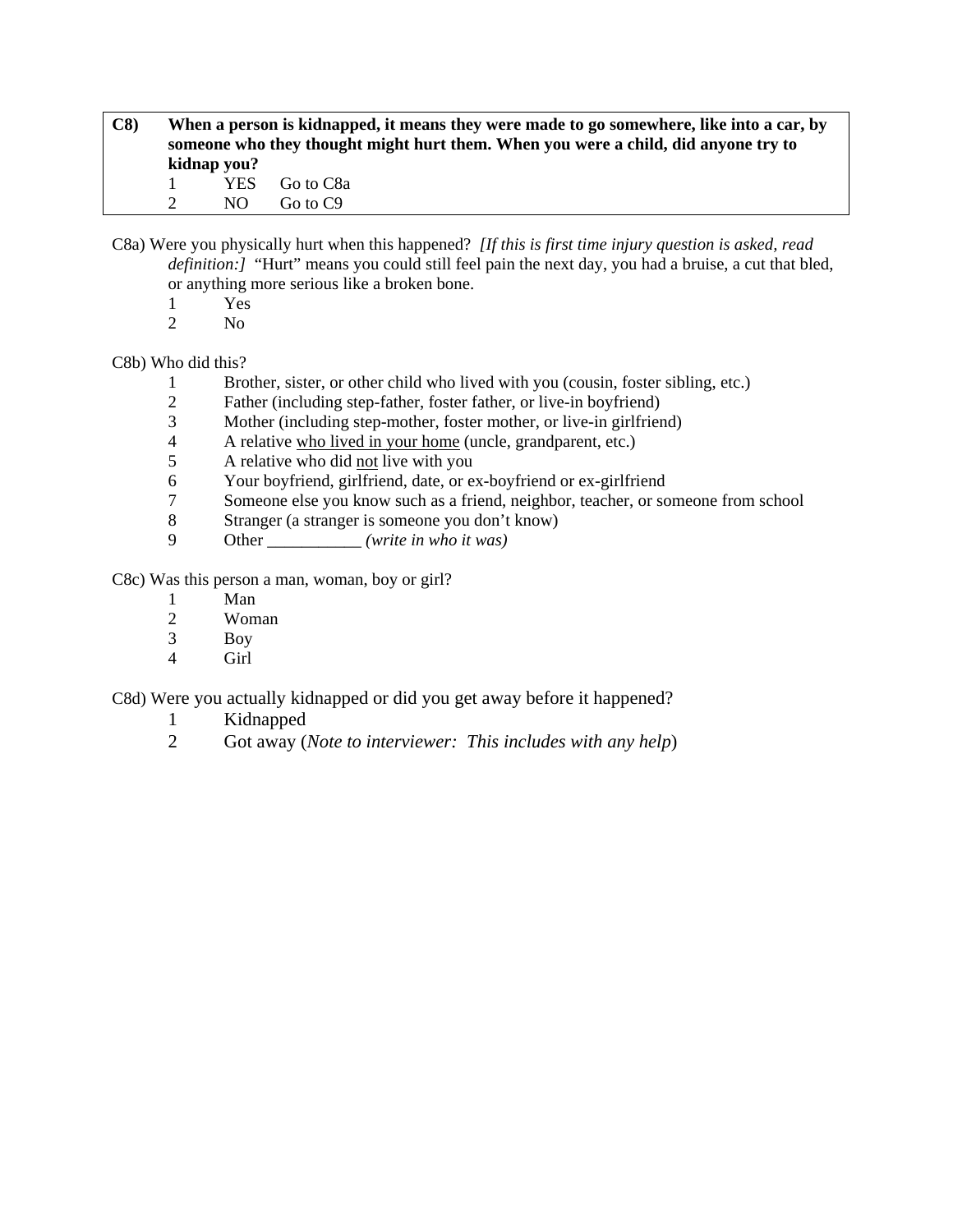# **C9) When you were a child, have you been hit or attacked because of your skin color, religion, or where your family comes from? Because of a physical problem you have? Or because someone said you were gay?**  1 YES Go to C9a

2 NO Go to Module B, M1

- C9a) Were you physically hurt when this happened? *[If this is first time injury question is asked, read definition:]* "Hurt" means you could still feel pain the next day, you had a bruise, a cut that bled, or anything more serious like a broken bone.
	- 1 Yes
	- 2 No

# C9b) Who did this?

- 1 Brother, sister, or other child who lived with you (cousin, foster sibling, etc.)
- 2 Father (including step-father, foster father, or live-in boyfriend)<br>3 Mother (including step-mother, foster mother, or live-in girlfrien
- 3 Mother (including step-mother, foster mother, or live-in girlfriend)
- 4 A relative who lived in your home (uncle, grandparent, etc.)
- 5 A relative who did not live with you
- 6 Your boyfriend, girlfriend, date, or ex-boyfriend or ex-girlfriend
- 7 Someone else you know such as a friend, neighbor, teacher, or someone from school
- 8 Stranger (a stranger is someone you don't know)
- 9 Other \_\_\_\_\_\_\_\_\_\_\_ *(write in who it was)*

C9c) Was this person a man, woman, boy or girl?

- 1 Man<br>2 Wom
- Woman
- 3 Boy
- 4 Girl

C9d) What was the reason? Was it because of:

- 
- 1 Your skin color<br>2 Your religion
- 2 Your religion<br>3 Where your fa Where your family comes from
- 4 Because of some physical problem you have
- 5 Because someone said you were gay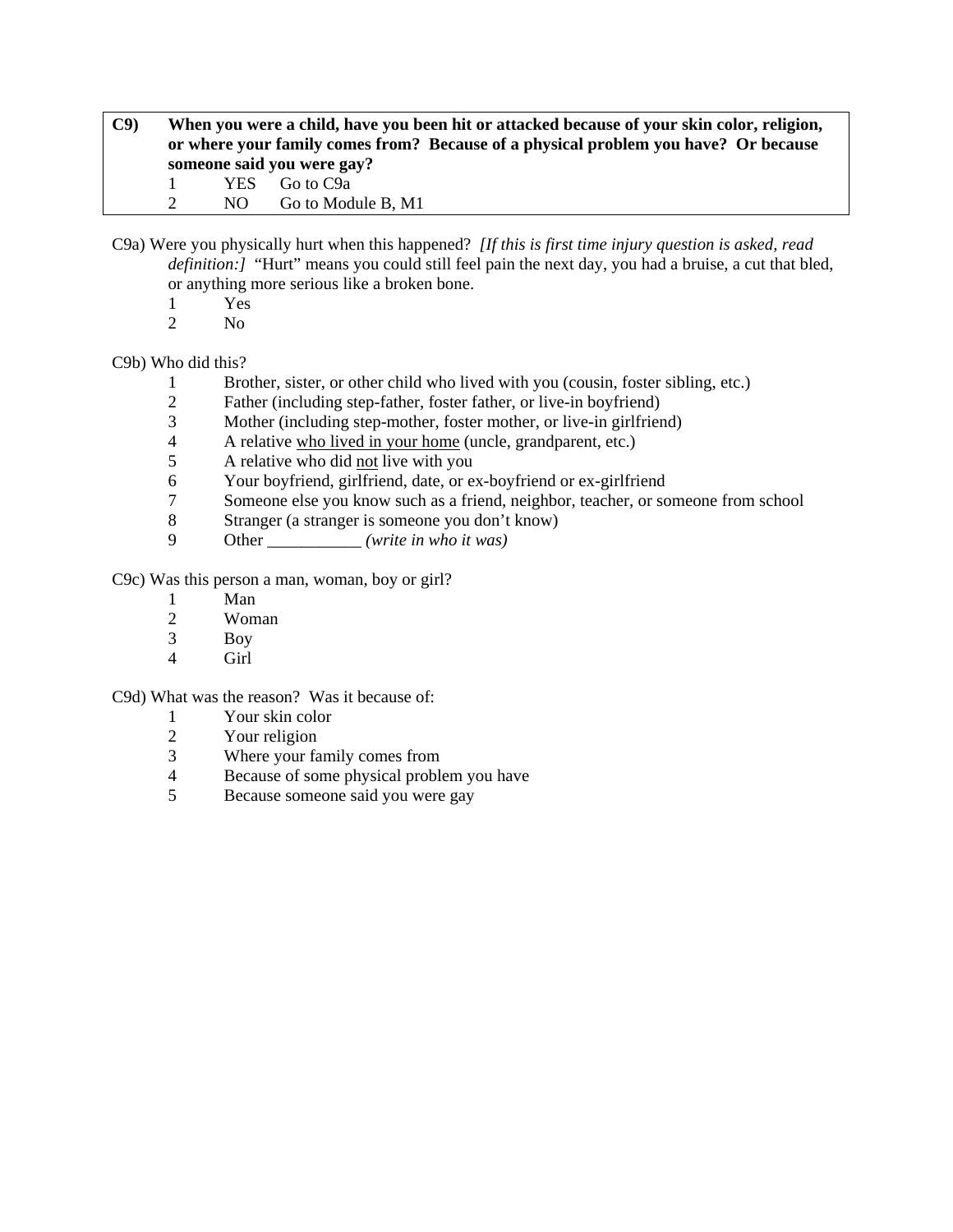# *Module B: CHILD MALTREATMENT*

**Next, we are going to ask about grown-ups who take care of you. This means parents, babysitters, adults who live with you, or others who watch you. Before we begin, I want to remind you that your answers will be kept totally private. If there is a particular question that you don't want to answer, that's O.K. But it is important that you be as honest as you can, so that the researchers can get a better idea of the kinds of things that kids your age sometimes face.** 

| <b>M1</b> ) |                                                     | Not including spanking on your bottom, When you were a child, did a grown-up in your life |  |  |  |  |
|-------------|-----------------------------------------------------|-------------------------------------------------------------------------------------------|--|--|--|--|
|             | hit, beat, kick, or physically hurt you in any way? |                                                                                           |  |  |  |  |
|             |                                                     | YES Go to M1a                                                                             |  |  |  |  |
|             | NO.                                                 | Go to M2                                                                                  |  |  |  |  |

M1a) Were you physically hurt when this happened? *[If this is first time injury question is asked, read definition:]* "Hurt" means you could still feel pain in your body the next day. You are also hurt when you have a bruise, a cut that bleeds, or a broken bone.

- 1 Yes
- 2  $N<sub>0</sub>$

M1b) Who did this?

- 1 Father
- 2 Step-father
- 3 Foster father
- 4 Mother
- 5 Step-mother
- 6 Foster mother
- 7 Parent's boyfriend or girlfriend who lived with you
- 8 Parent's boyfriend or girlfriend who did not live with you
- 9 Uncle, aunt, grandparent, or other adult relative who lived in your home
- 10 Grown-up relative, such as uncle, aunt, grandparent, who did not live with you
- 11 Grown-up you know but do not live with, such as teacher, coach, neighbor, or babysitter
- 12 Other \_\_\_\_\_\_\_\_\_\_\_ *(write in who it was, recode if none in caregiving role)*

M1c) Was this person a man, or a woman?

- 1 Man
- 2 Woman
- 3 Boy
- 4 Girl

M1d) Did the person who did this use any of these?

- 1 Gun
- 2 Knife
- 3 Stick, rock, bottle, pipe, or tool such as a hammer or wrench
- 4 Other (Specify )
- 5 No weapon used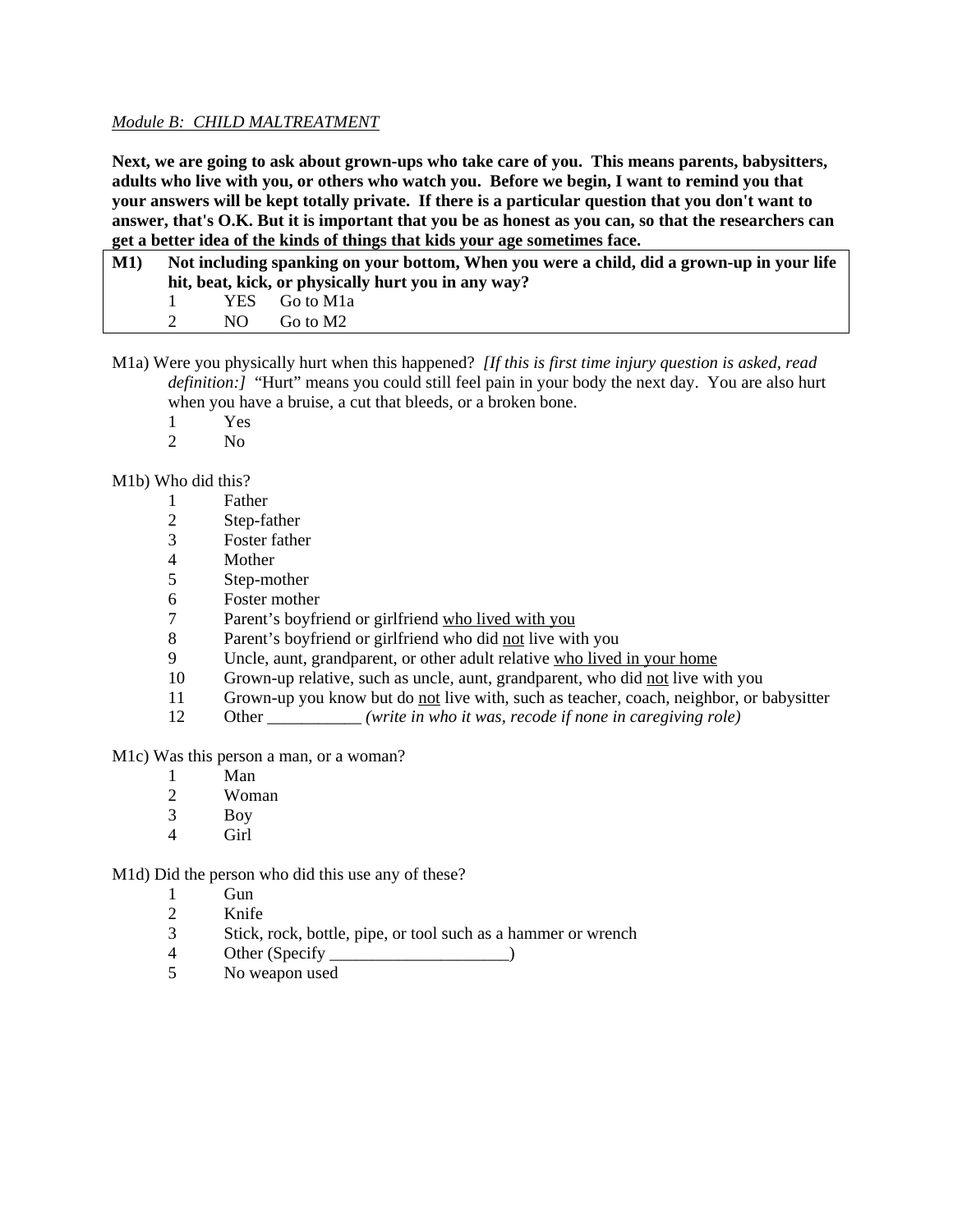| M2 |               | When you were a child, did you get scared or feel really bad because grown-ups in your life |                                                                          |  |  |  |
|----|---------------|---------------------------------------------------------------------------------------------|--------------------------------------------------------------------------|--|--|--|
|    |               |                                                                                             | called you names, said mean things to you, or said they didn't want you? |  |  |  |
|    |               |                                                                                             | YES Go to M2a                                                            |  |  |  |
|    | $\mathcal{D}$ | N()                                                                                         | Go to M3                                                                 |  |  |  |
|    |               |                                                                                             |                                                                          |  |  |  |

M2a) Who did this?

| Father |  |  |
|--------|--|--|
| $\sim$ |  |  |

- 2 Step-father<br>3 Foster fathe
- 3 Foster father
- 4 Mother<br>5 Step-mo
- Step-mother
- 6 Foster mother
- 7 Parent's boyfriend or girlfriend who lived with you
- 8 Parent's boyfriend or girlfriend who did <u>not</u> live with you<br>9 Uncle, aunt, grandparent, or other adult relative who lived
- Uncle, aunt, grandparent, or other adult relative who lived in your home
- 10 Grown-up relative, such as uncle, aunt, grandparent, who did not live with you
- 11 Grown-up you know but do <u>not</u> live with, such as teacher, coach, neighbor, or babysitter<br>12 Other *(write in who it was, recode if none in caregiving role)*
- Other \_\_\_\_\_\_\_\_\_\_\_ *(write in who it was, recode if none in caregiving role)*

M2b) Was this person a man, or a woman?

- 1 Man
- 2 Woman<br>3 Boy
- 3 Boy
- Girl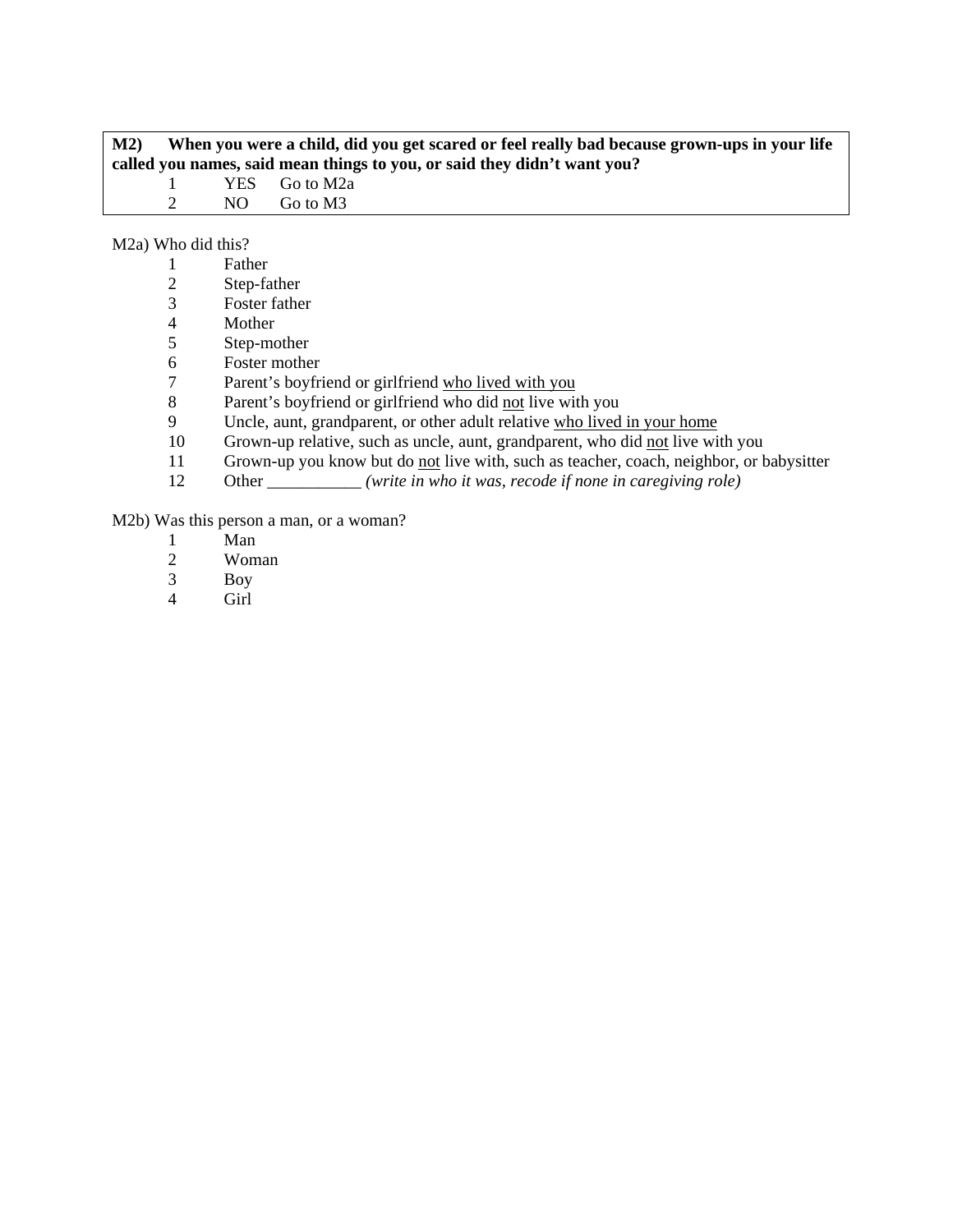**M3) When someone is neglected, it means that the grown-ups in their life didn't take care of them the way they should. They might not get them enough food, take them to the doctor**  when they are sick, or make sure they have a safe place to stay. When you were a child, did **you get neglected?** 

1 YES Go to M3a 2 NO Go to M4

M3a) Who did this?

- 2 Step-father
- 3 Foster father
- **Mother**
- 5 Step-mother
- 6 Foster mother
- 7 Parent's boyfriend or girlfriend who lived with you
- 8 Parent's boyfriend or girlfriend who did not live with you
- 9 Uncle, aunt, grandparent, or other adult relative who lived in your home
- 10 Grown-up relative, such as uncle, aunt, grandparent, who did not live with you
- 11 Grown-up you know but do not live with, such as teacher, coach, neighbor, or babysitter
- 12 Other *(write in who it was, recode if none in caregiving role)*

M3b) Was this person a man, or a woman?

- 1 Man<br>2 Wom
- Woman
- 3 Boy
- 4 Girl

M3c) Did you get sick when this happened?

- 1 Yes
- 2 No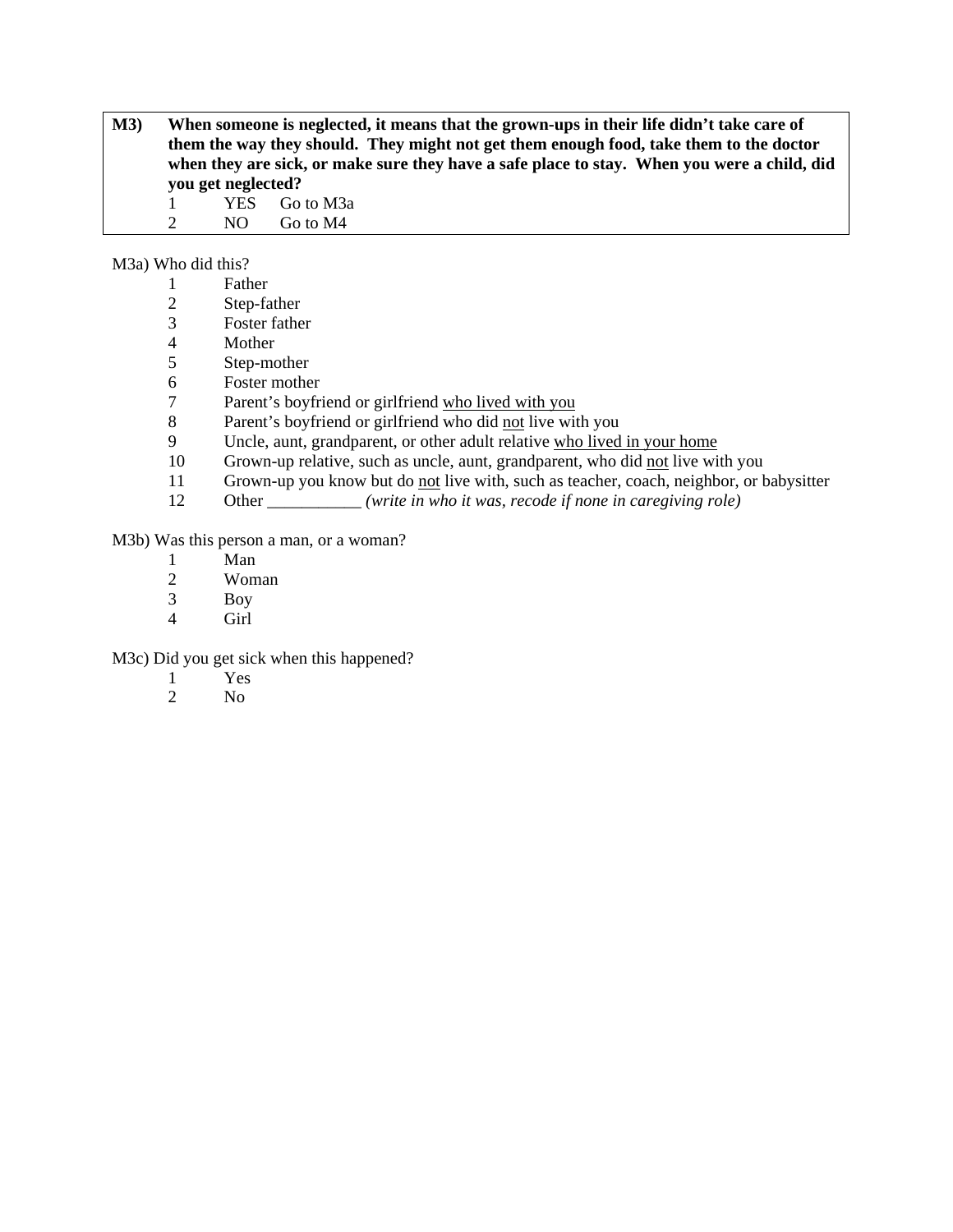| M4) | Sometimes a family fights over where a child should live. When you were a child, did a |  |                                                                            |  |  |  |
|-----|----------------------------------------------------------------------------------------|--|----------------------------------------------------------------------------|--|--|--|
|     |                                                                                        |  | parent take, keep, or hide you to stop you from being with another parent? |  |  |  |
|     |                                                                                        |  | YES Go to M4a                                                              |  |  |  |
|     |                                                                                        |  | NO Go to Module C. P1                                                      |  |  |  |

M4a) Were you physically hurt when this happened? *[If this is first time injury question is asked, read definition:]* "Hurt" means you could still feel pain in your body the next day. You are also hurt when you have a bruise, a cut that bleeds, or a broken bone.

- $\frac{1}{2}$  Yes
- N<sub>o</sub>

M4b) Who did this?

- 1 Father
- 2 Step-father
- 3 Foster father
- **Mother**
- 5 Step-mother
- 6 Foster mother<br>7 Parent's boyfri
- Parent's boyfriend or girlfriend who lived with you
- 8 Parent's boyfriend or girlfriend who did not live with you
- 9 Uncle, aunt, grandparent, or other adult relative who lived in your home
- 10 Grown-up relative, such as uncle, aunt, grandparent, who did not live with you
- 11 Grown-up you know but do not live with, such as teacher, coach, neighbor, or babysitter
- 12 Other \_\_\_\_\_\_\_\_\_\_\_ *(write in who it was, recode if none in caregiving role)*

M4c) Was this person a man, or a woman?

- 1 Man
- 2 Woman
- 3 Boy
- 4 Girl

M4d) Did this person take, keep or hide you to try to keep you from *ever* living with this other parent?

- 1 Yes<br>2 No
- N<sub>o</sub>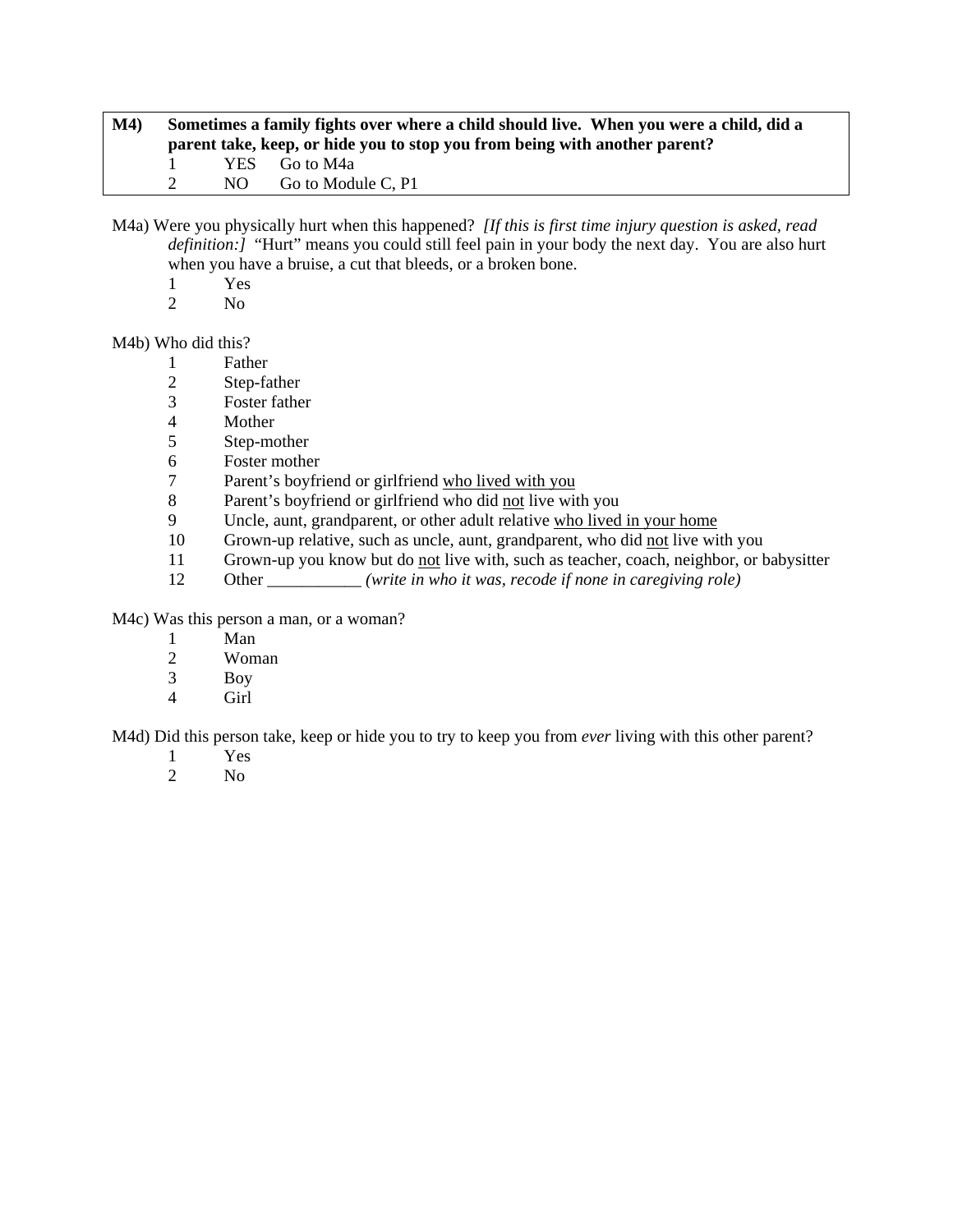*Module C: PEER AND SIBLING VICTIMIZATION*S

*Notes to interviewer:* 

*a) If it's apparent there was more than one incident, say, "Answer the next questions about the last time this happened."]* 

*b) Try to complete follow-ups from open-ended response to questions. Read response categories only if youth needs help.* 

# **P1) Sometimes groups of kids or gangs attack people. When you were a child, did a group of kids or a gang hit, jump, or attack you?**  1 YES Go to P1a 2 NO Go to P2

P1a) Were you physically hurt when this happened? *[If this is first time injury question is asked, read definition:]* "Hurt" means you could still feel pain in your body the next day. You are also hurt when you have a bruise, a cut that bleeds, or a broken bone.

- 1 Yes
- 2 No

P1b) Did the people who did this use any of these?

- 1 Gun
- 2 Knife
- 3 Stick, rock, bottle, pipe, or tool such as a hammer or wrench
- 4 Other (Specify \_\_\_\_\_\_\_\_\_\_\_\_\_\_\_\_\_\_\_\_\_\_\_\_\_\_\_)
- 5 No weapon used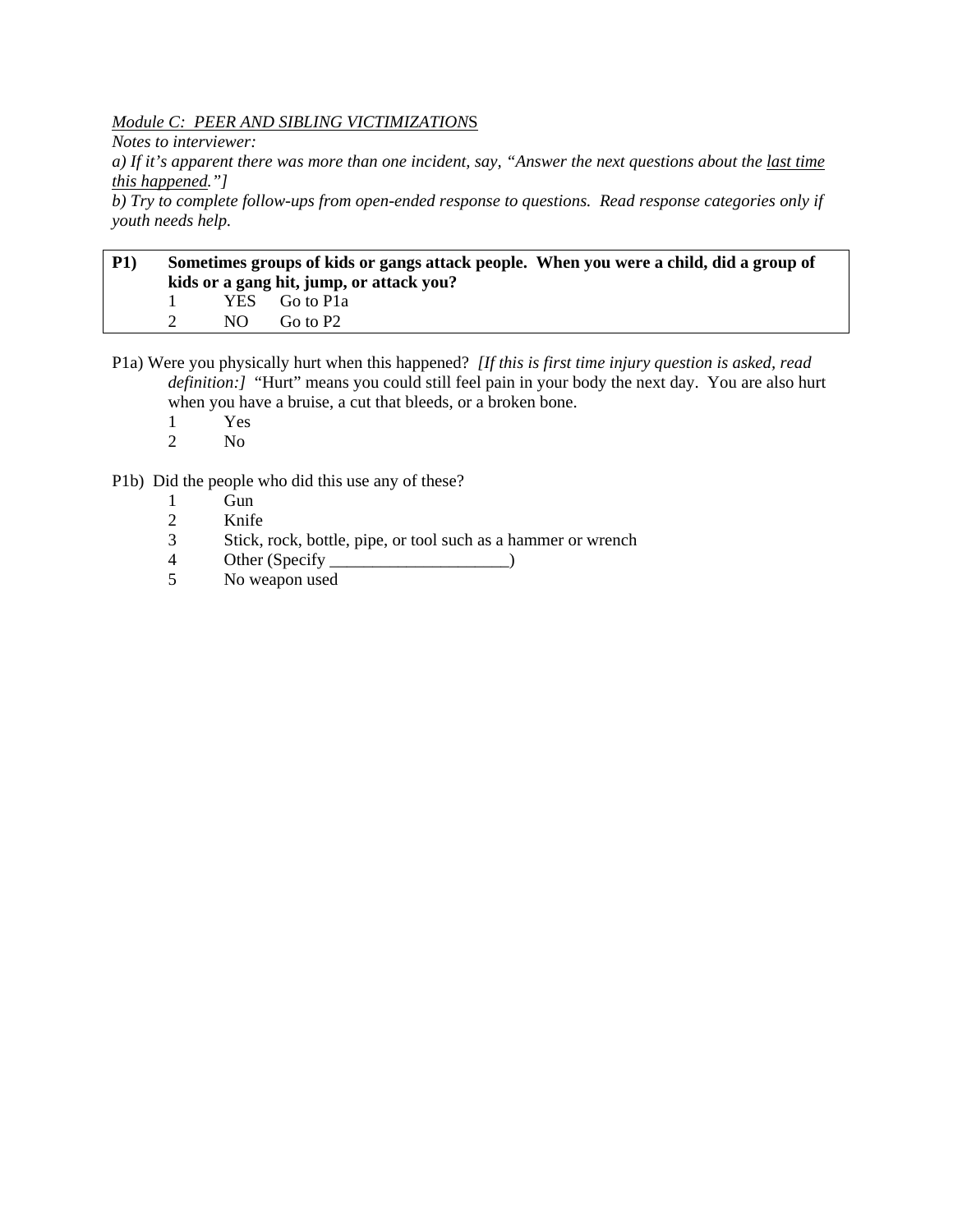**P2) (If Yes to P1, say: "Other than what you just told me about…..") When you were a child, did any kid, even a brother or sister, hit you? Somewhere like: at home, at school, out playing, in a store, or anywhere else?**  1 YES Go to P2a 2 NO Go to P3

P2a) Were you physically hurt when this happened? *[If this is first time injury question is asked, read definition:]* "Hurt means you could still feel pain in your body the next day. You are also hurt when you have a bruise, a cut that bleeds, or a broken bone.

- 1 Yes
- 2 No

#### P2b) Who did this?

- 1 Brother (including step-brother and foster brother)
- 2 Sister (including step-sister and foster sister)
- 3 Other child who lived with you (such as cousin)
- 4 Relative under 18 years old who did not live with you (such as cousin, young uncle)
- 5 Your boyfriend, girlfriend, date, or ex-boyfriend or ex-girlfriend
- 6 Someone else you know such as a friend, neighbor, or someone from school (under 18)
- 7 Stranger under 18 years old (a stranger is someone you don't know)
- 8 Other *(write in who it was, recode if not juvenile)*

P2c) Was this person a boy or a girl?

- 1 Boy
- 2 Girl

P2d) Did the person who did this use any of these?

- 1 Gun<br>2 Knife
- Knife
- 3 Stick, rock, bottle, pipe, or tool such as a hammer or wrench
- 4 Other (Specify \_\_\_\_\_\_\_\_\_\_\_\_\_\_\_\_\_\_\_\_\_)
- 5 No weapon used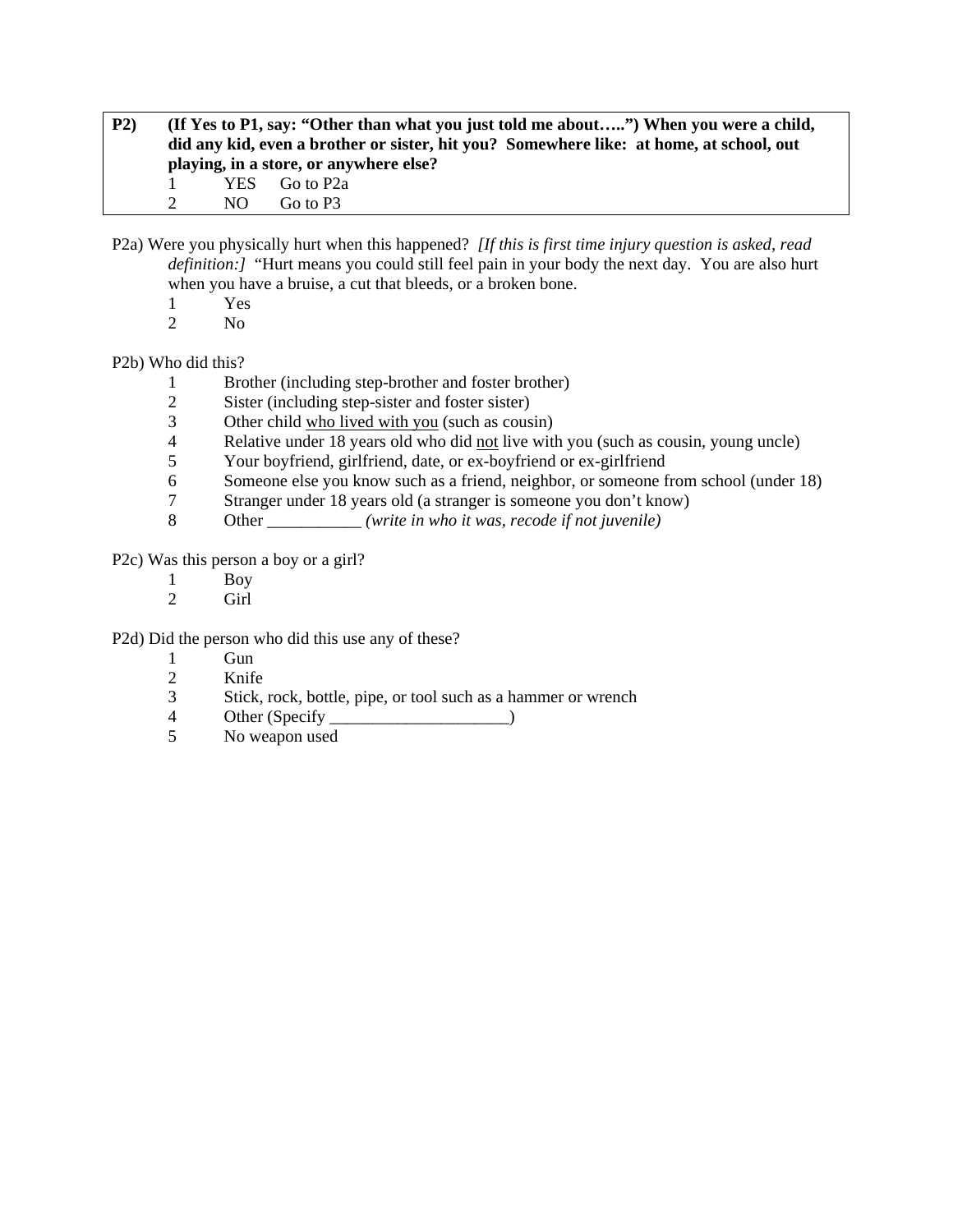| <b>P3</b> ) |                    |     | When you were a child, did any kids try to hurt your private parts on purpose by hitting or |  |  |
|-------------|--------------------|-----|---------------------------------------------------------------------------------------------|--|--|
|             | kicking you there? |     |                                                                                             |  |  |
|             |                    |     | YES Go to P3a                                                                               |  |  |
|             |                    | NO. | Go to P4                                                                                    |  |  |

P3a) Were you physically hurt when this happened? *[If this is first time injury question is asked, read definition:]* "Hurt" means you could still feel pain in your body the next day. You are also hurt when you have a bruise, a cut that bleeds, or a broken bone.

- $\frac{1}{2}$  Yes
- N<sub>o</sub>

P3b) Who did this?

- 1 Brother (including step-brother and foster brother)
- 2 Sister (including step-sister and foster sister)
- 3 Other child who lived with you (such as cousin)<br>4 Relative under 18 years old who did not live with
- Relative under 18 years old who did not live with you (such as cousin, young uncle)
- 5 Your boyfriend, girlfriend, date, or ex-boyfriend or ex-girlfriend
- 6 Someone else you know such as a friend, neighbor, or someone from school (under 18)
- 7 Stranger under 18 years old (a stranger is someone you don't know)
- 8 Other \_\_\_\_\_\_\_\_\_\_\_ *(write in who it was, recode if not juvenile)*

P3c) Was this person a boy or a girl?

- $\frac{1}{2}$  Boy
- Girl

P3d) Did the person who did this use any of these?

- 1 Gun
- 2 Knife
- 3 Stick, rock, bottle, pipe, or tool such as a hammer or wrench
- 4 Other (Specify \_\_\_\_\_\_\_\_\_\_\_\_\_\_\_\_\_\_\_\_\_)
- 5 No weapon used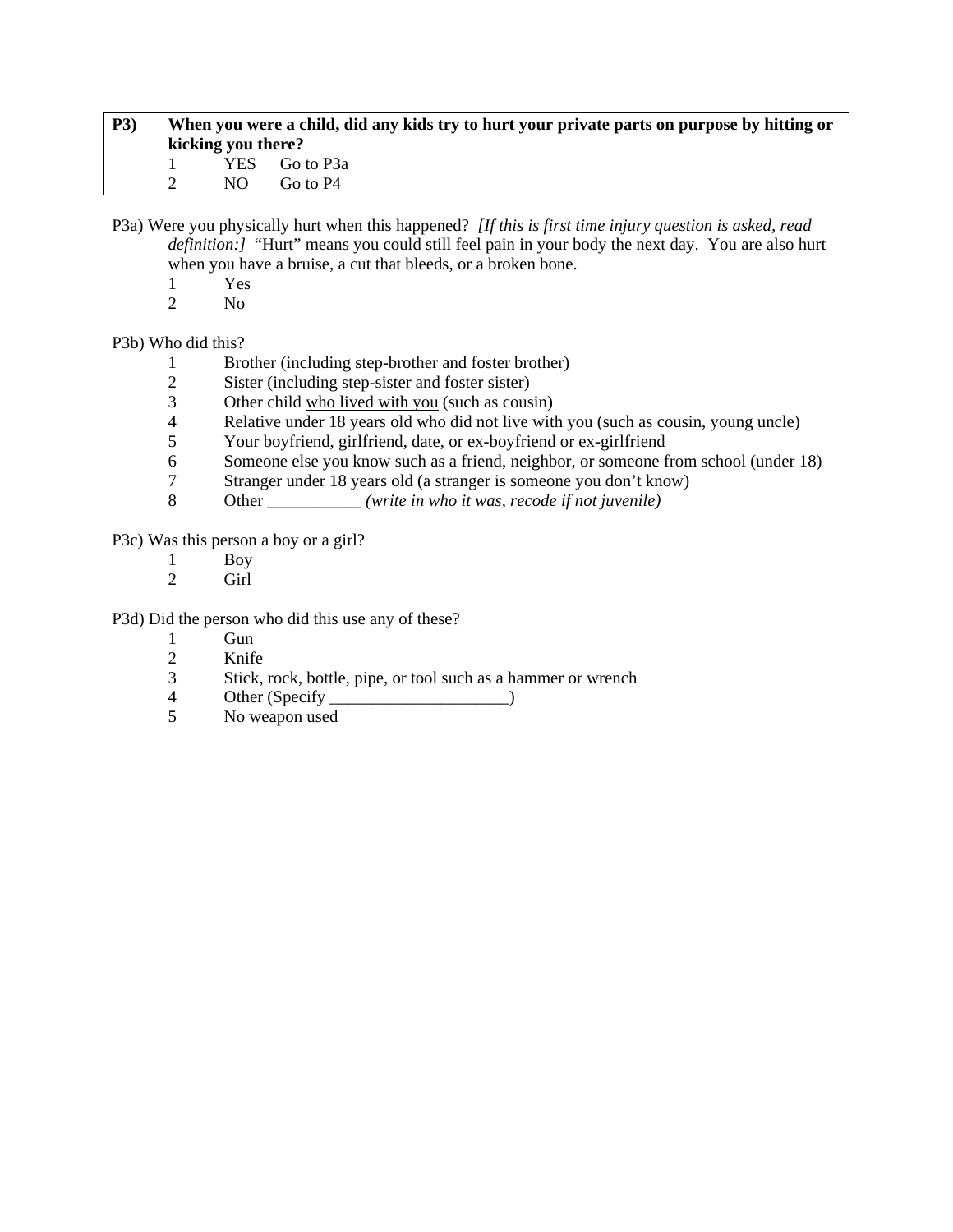| <b>P4</b> ) | When you were a child, did any kids, even a brother or sister, pick on you by chasing you or<br>grabbing you or by making you do something you didn't want to do? |                           |  |  |  |  |
|-------------|-------------------------------------------------------------------------------------------------------------------------------------------------------------------|---------------------------|--|--|--|--|
|             | NO.                                                                                                                                                               | YES Go to P4a<br>Go to P5 |  |  |  |  |

P4a) Were you physically hurt when this happened? *[If this is first time injury question is asked, read definition:]* "Hurt" means you could still feel pain in your body the next day. You are also hurt when you have a bruise, a cut that bleeds, or a broken bone.

- $\frac{1}{2}$  Yes
- N<sub>o</sub>

P4b) Who did this?

- 1 Brother (including step-brother and foster brother)
- 2 Sister (including step-sister and foster sister)
- 3 Other child who lived with you (such as cousin)<br>4 Relative under 18 years old who did not live with
- Relative under 18 years old who did not live with you (such as cousin, young uncle)
- 5 Your boyfriend, girlfriend, date, or ex-boyfriend or ex-girlfriend
- 6 Someone else you know such as a friend, neighbor, or someone from school (under 18)
- 7 Stranger under 18 years old (a stranger is someone you don't know)
- 8 Other \_\_\_\_\_\_\_\_\_\_\_ *(write in who it was, recode if not juvenile)*

P4c) Was this person a boy or a girl?

- 1 Boy<br>2 Girl
- Girl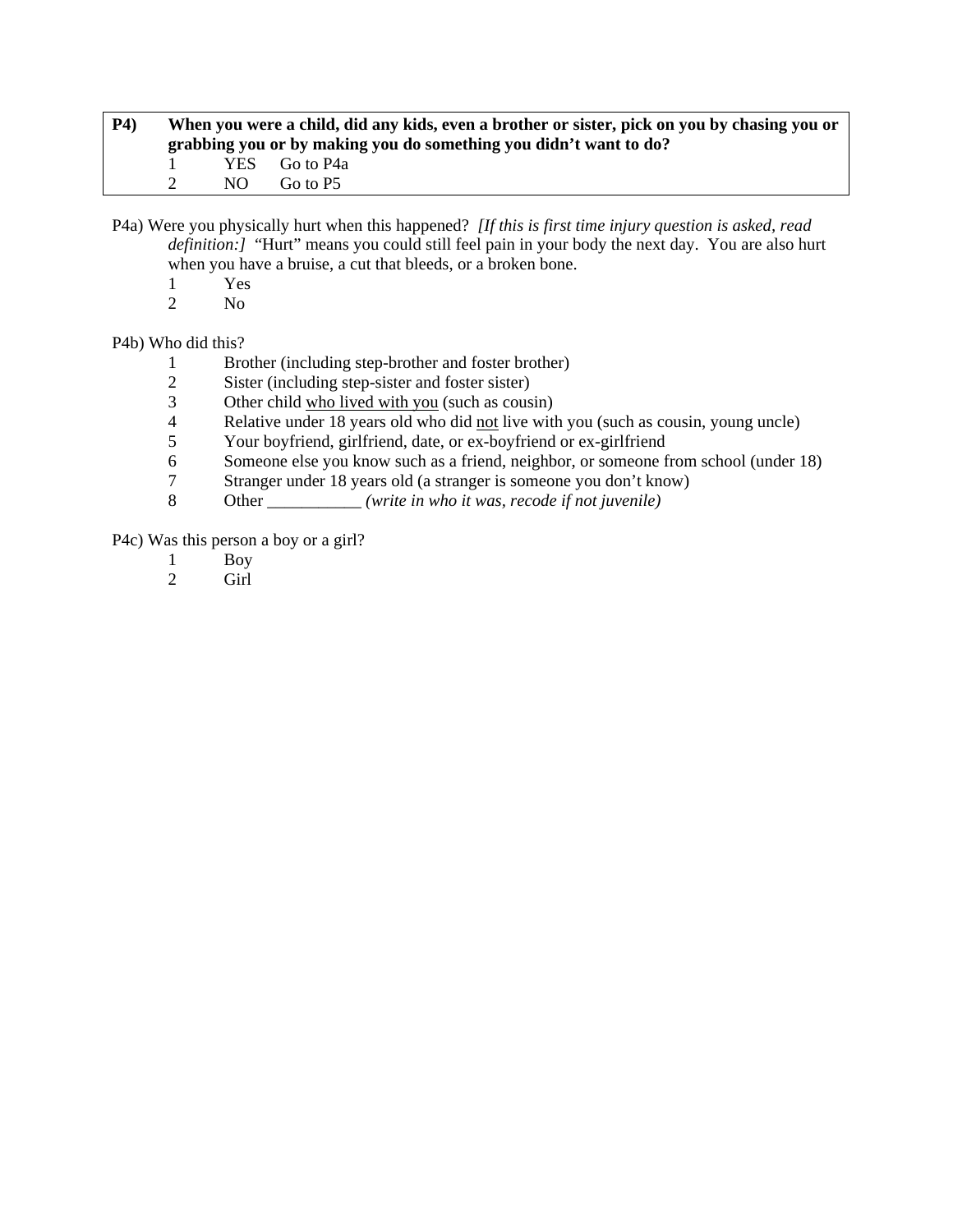| P5) | When you were a child, did you get scared or feel really bad because kids were calling you<br>names, saying mean things to you, or saying they didn't want you around? |     |               |  |
|-----|------------------------------------------------------------------------------------------------------------------------------------------------------------------------|-----|---------------|--|
|     | $\mathbf{1}$                                                                                                                                                           |     | YES Go to P5a |  |
|     |                                                                                                                                                                        | NO. | Go to P6      |  |

P5a) Who did this?

- 1 Brother (including step-brother and foster brother)
- 2 Sister (including step-sister and foster sister)<br>3 Other child who lived with you (such as cous
- 3 Other child who lived with you (such as cousin)<br>4 Relative under 18 years old who did not live with
- 4 Relative under 18 years old who did <u>not</u> live with you (such as cousin, young uncle)<br>5 Your boyfriend, girlfriend, date, or ex-boyfriend or ex-girlfriend
- 5 Your boyfriend, girlfriend, date, or ex-boyfriend or ex-girlfriend<br>6 Someone else you know such as a friend, neighbor, or someone f
- Someone else you know such as a friend, neighbor, or someone from school (under 18)
- 7 Stranger under 18 years old (a stranger is someone you don't know)
- 8 Other \_\_\_\_\_\_\_\_\_\_\_ *(write in who it was, recode if not juvenile)*

P5b) Was this person a boy or a girl?

- 1 Boy<br>2 Girl
- Girl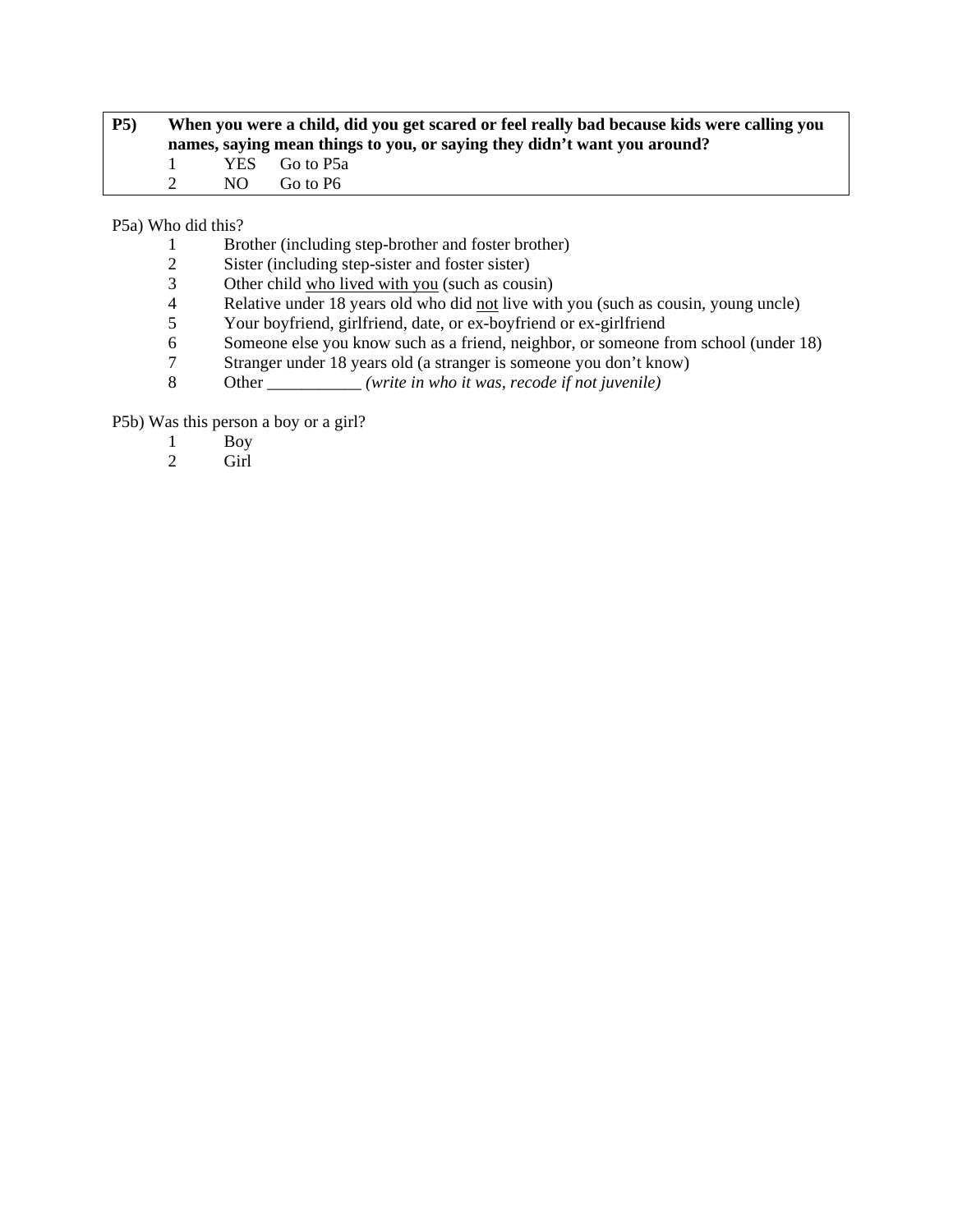*Note: P6 is only asked for youth aged 12 and over.* 

| <b>P6</b> ) | When you were a child did a boyfriend or girlfriend or anyone you went on a date with slap<br>or hit you? |            |                         |
|-------------|-----------------------------------------------------------------------------------------------------------|------------|-------------------------|
|             |                                                                                                           | <b>YES</b> | Go to P6a               |
|             |                                                                                                           |            | $NO$ Go to Module D, S1 |

- P6a) Were you physically hurt when this happened? *[If this is first time injury question is asked, read definition:* [ "Hurt" means you could still feel pain in your body the next day. You are also hurt when you have a bruise, a cut that bleeds, or a broken bone.
	- 1 Yes<br>2 No
	- N<sub>o</sub>

P6b) Who did this?

- 1 Brother (including step-brother and foster brother)<br>2 Sister (including step-sister and foster sister)
- Sister (including step-sister and foster sister)
- 3 Other child who lived with you (such as cousin)
- 4 Relative under 18 years old who did <u>not</u> live with you (such as cousin, young uncle)<br>5 Your boyfriend, girlfriend, date, or ex-boyfriend or ex-girlfriend
- 5 Your boyfriend, girlfriend, date, or ex-boyfriend or ex-girlfriend
- 6 Someone else you know such as a friend, neighbor, or someone from school (under 18)
- 7 Stranger under 18 years old (a stranger is someone you don't know)
- 8 Other \_\_\_\_\_\_\_\_\_\_\_ *(write in who it was, recode if not dating incident)*

P6c) Was this person a boy or a girl?

- 1 Boy<br>2 Girl
- Girl

P6d) Did the person who did this use any of these?

- 1 Gun
- 2 Knife
- 3 Stick, rock, bottle, pipe, or tool such as a hammer or wrench
- 4 Other (Specify )
- 5 No weapon used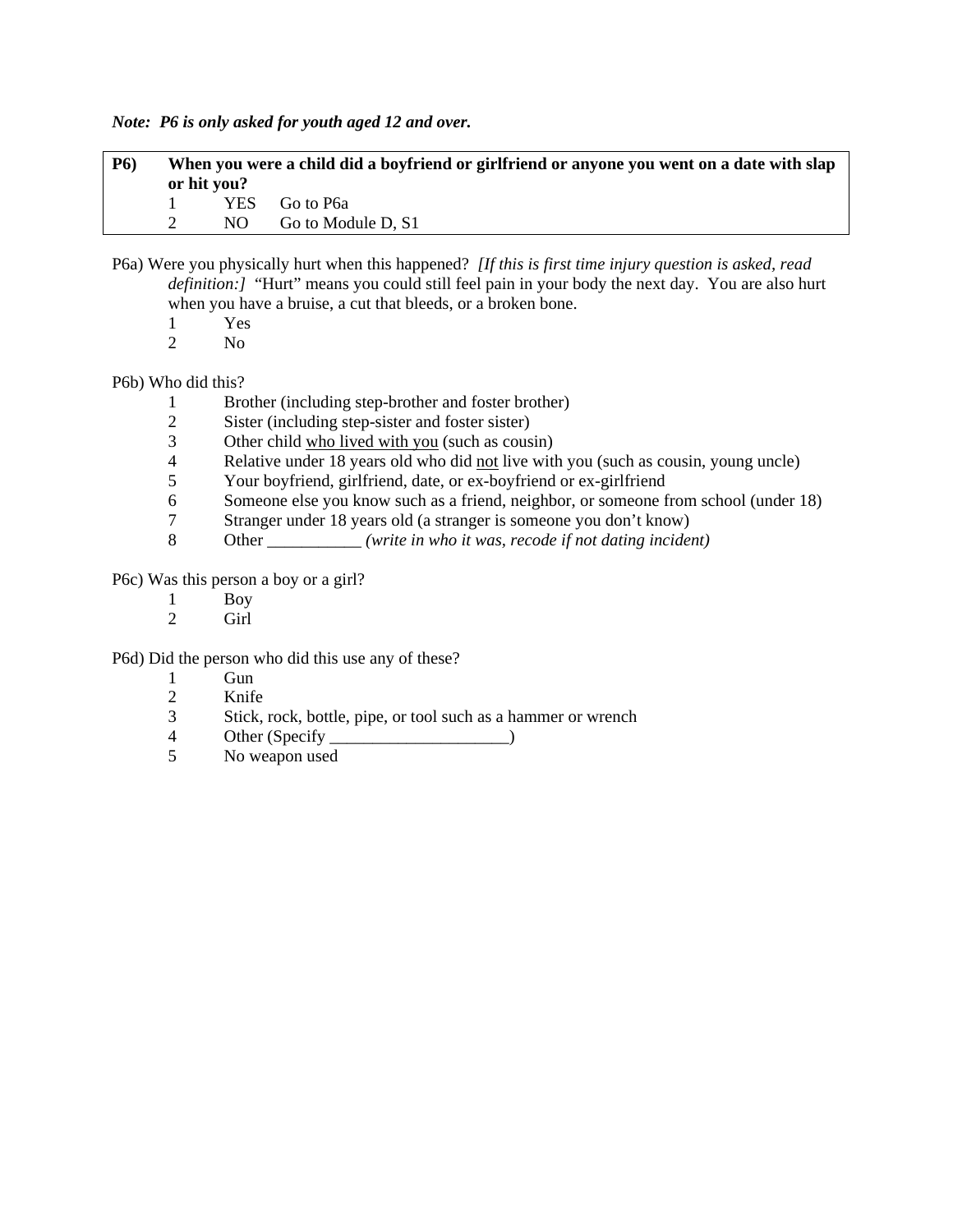### Module D: SEXUAL VICTIMIZATIONS

*Notes to interviewer:* 

*a) If it's apparent there was more than one incident, say, "Answer the next questions about the last time this happened."* 

*b) Try to complete follow-ups from open-ended response to questions. Read response categories only if youth needs help.* 

*c) For multiple perpetrators, collect information for up to 5 perpetrators.* 

# **S1) When you were a child, did a grown-up you know touch your private parts when they shouldn't have or make you touch their private parts? Or did a grown-up you know force you to have sex?**  1 YES Go to S1a 2 NO Go to S2

- S1a) Were you physically hurt when this happened? *[If this is first time injury question is asked, read definition:]* "Hurt" means you could still feel pain in your body the next day. You are also hurt when you have a bruise, a cut that bleeds, or a broken bone.
	- 1 Yes<br>2 No
	- N<sub>o</sub>

### S1b) Who did this?

- 1 Father
- 2 Step-father
- 3 Foster father
- 4 Mother
- 5 Step-mother
- 6 Foster mother
- 7 Parent's boyfriend or girlfriend who lived with you
- 8 Parent's boyfriend or girlfriend who did not live with you
- 9 Uncle, aunt, grandparent, or other adult relative who lived in your home
- 10 Grown-up relative, such as uncle, aunt, grandparent, who did not live with you
- 11 Grown-up you know but do not live with, such as teacher, coach, neighbor, or babysitter
- 12 Other *(write in who it was, recode if not known adult)*
- S1c) Was this person a man, or a woman?
	- 1 Man
	- 2 Woman
	- 3 Boy
	- 4 Girl

S1d) Did this person (persons) put any part of their body inside you?

- 1 Yes
- 2  $N<sub>0</sub>$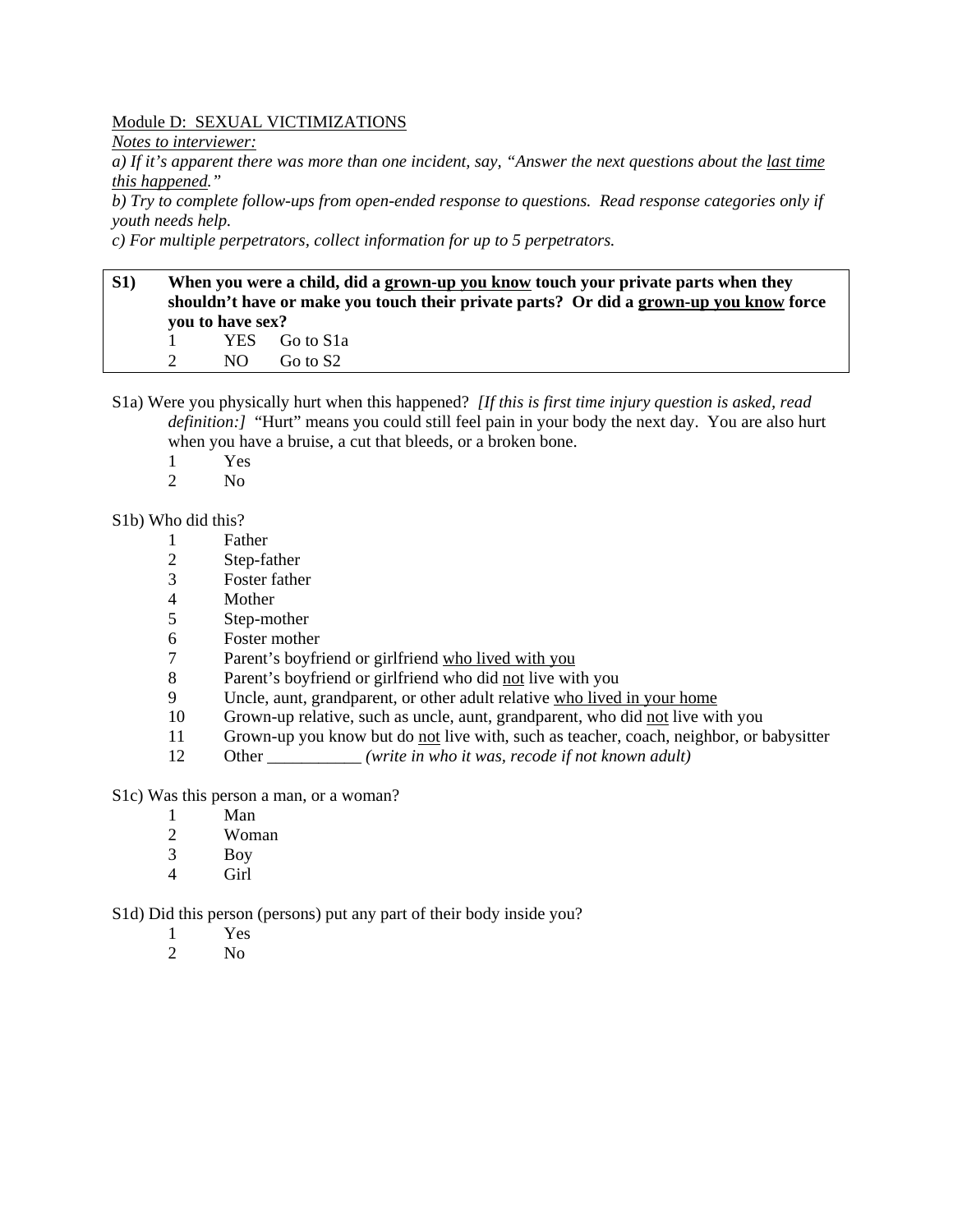| S <sub>2</sub> | When you were a child, did a grown-up you did not know touch your private parts when<br>they shouldn't have, make you touch their private parts or force you to have sex? |      |               |  |
|----------------|---------------------------------------------------------------------------------------------------------------------------------------------------------------------------|------|---------------|--|
|                |                                                                                                                                                                           |      | YES Go to S2a |  |
|                |                                                                                                                                                                           | NO - | Go to S3      |  |

S2a) Were you physically hurt when this happened? *[If this is first time injury question is asked, read definition:]* "Hurt" means you could still feel pain in your body the next day. You are also hurt when you have a bruise, a cut that bleeds, or a broken bone.

- $\frac{1}{2}$  Yes
- N<sub>o</sub>

S2b) Was this person a man or a woman?

- 1 Man<br>2 Wom
- 2 Woman

S2c) Did this person (persons) put any part of their body inside you?

- 1 Yes<br>2 No
- No.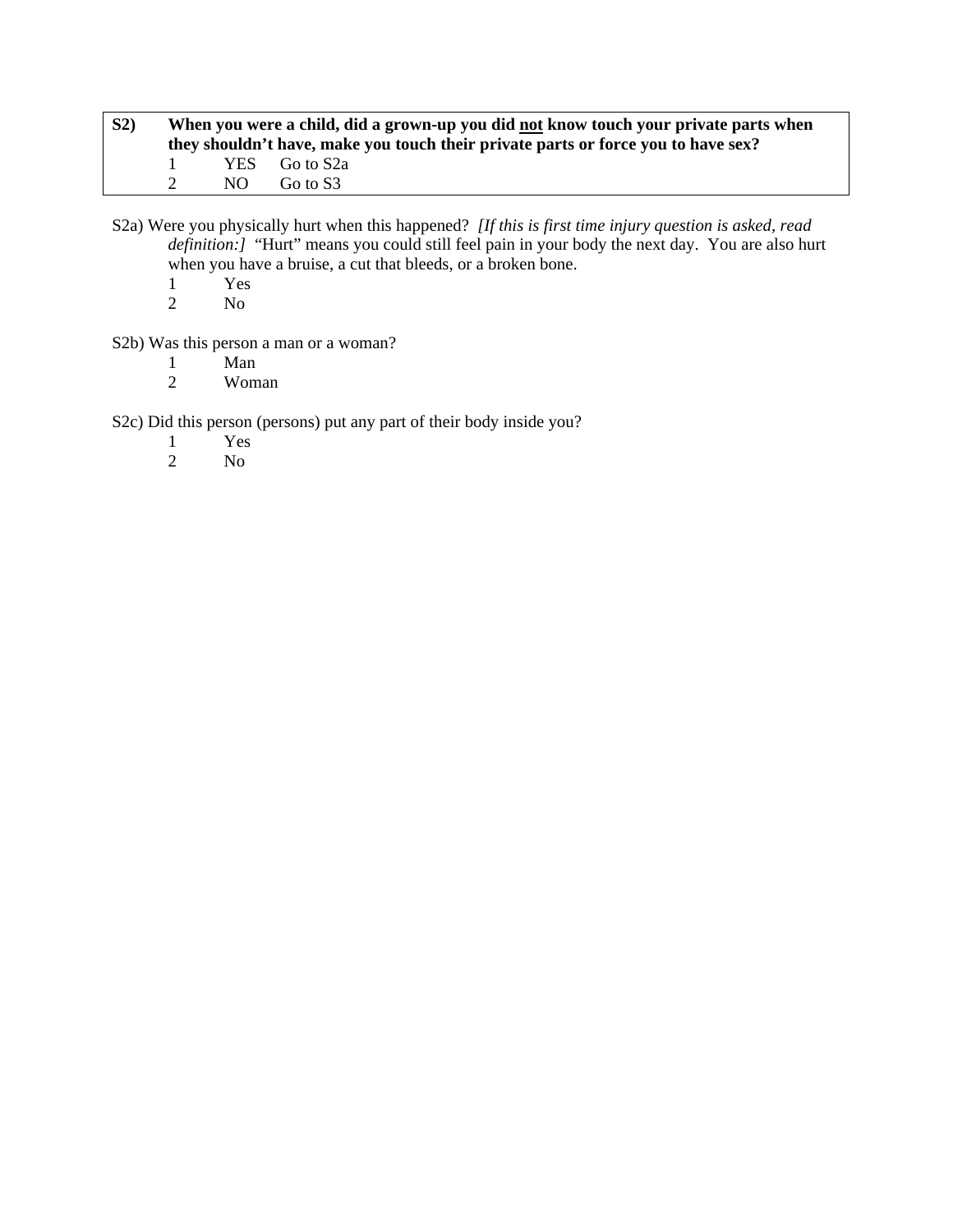- **S3) Now think about kids your age, like from school, a boy friend or girl friend, or even a brother or sister. When you were a child, did another child or teen make you do sexual things?**  1 YES Go to S3a 2 NO Go to S4
- S3a) Were you physically hurt by what happened? [If this is first time injury question is asked, read definition:] "Hurt" means you could still feel pain in your body the next day. You are also hurt when you have a bruise, a cut that bleeds, or a broken bone.
	- 1 Yes
	- 2 No

# S3b) Who did this?

- 1 Brother (including step-brother and foster brother)
- 2 Sister (including step-sister and foster sister)<br>3 Other child who lived with you (such as cous
- Other child who lived with you (such as cousin)
- 4 Relative under 18 years old who did not live with you (such as cousin, young uncle)
- 5 Your boyfriend, girlfriend, date, or ex-boyfriend or ex-girlfriend
- 6 Someone else you know such as a friend, neighbor, or someone from school (under 18)
- 7 Stranger under 18 years old (a stranger is someone you don't know)
- 8 Other *(write in who it was, recode if not juvenile)*

S3c) Was this person a boy or a girl?

- 1 Boy<br>2 Girl
- Girl

S3d) Did this person (persons) put any part of their body inside you?

- 1 Yes<br>2 No
- N<sub>o</sub>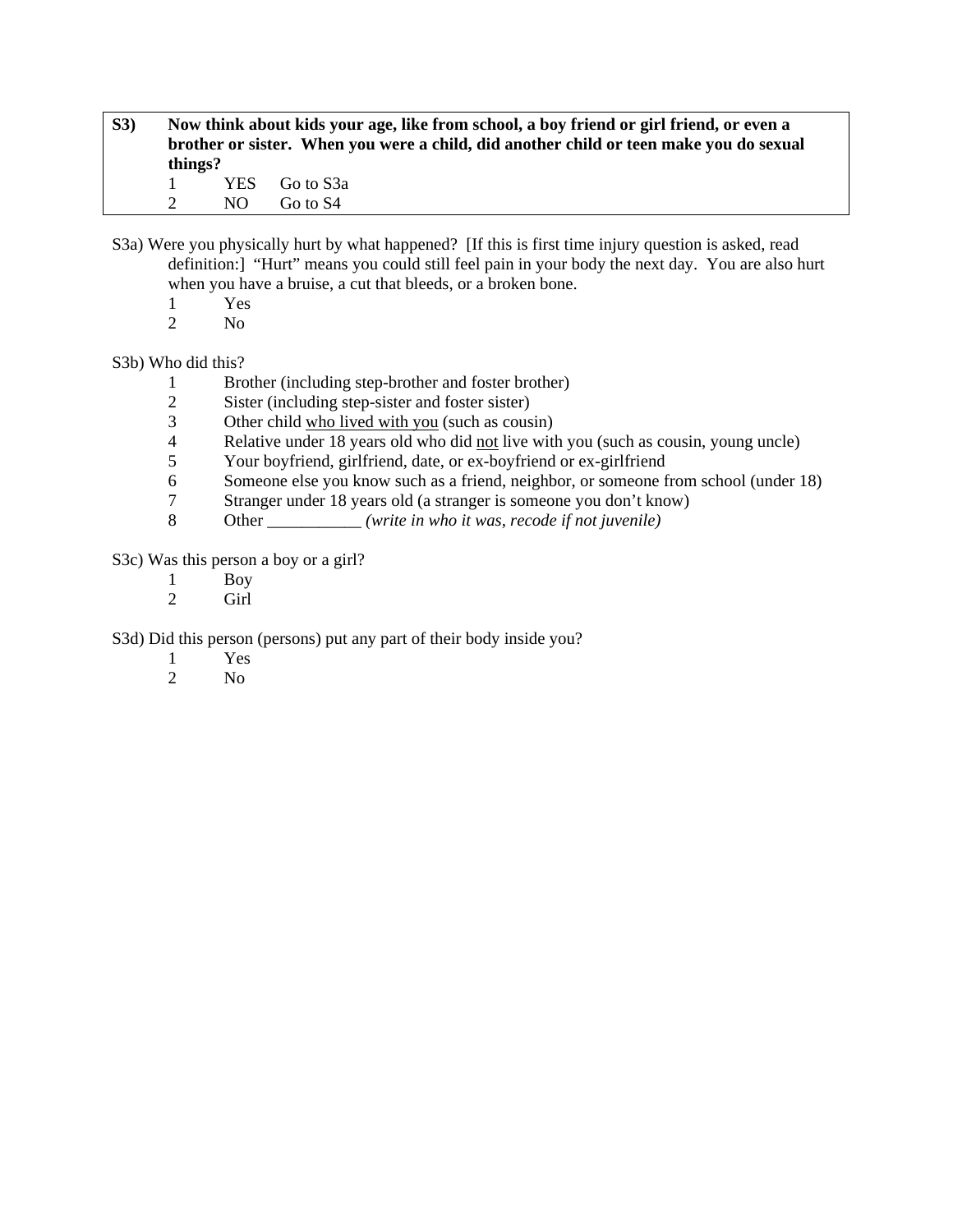| <b>S4</b> ) | When you were a child, did anyone try to force you to have sex, that is sexual intercourse of<br>any kind, even if it didn't happen? |     |               |
|-------------|--------------------------------------------------------------------------------------------------------------------------------------|-----|---------------|
|             |                                                                                                                                      |     | YES Go to S4a |
|             |                                                                                                                                      | NO. | Go to S5      |

S4a) Were you physically hurt by what happened? *[If this is first time injury question is asked, read definition:]* "Hurt" means you could still feel pain in your body the next day. You are also hurt when you have a bruise, a cut that bleeds, or a broken bone.

- $\frac{1}{2}$  Yes
- $N<sub>0</sub>$

S4b) Who did this?

- 1 Brother, sister, or other child who lived with you (cousin, foster sibling, etc.)
- 2 Father (including step-father, foster father, or live-in boyfriend)
- 3 Mother (including step-mother, foster mother, or live-in girlfriend)<br>4 A relative who lived in your home (uncle, grandparent, etc.)
- 4 A relative who lived in your home (uncle, grandparent, etc.)
- 5 A relative who did not live with you
- 6 Your boyfriend, girlfriend, date, or ex-boyfriend or ex-girlfriend<br>
7 Someone else vou know such as a friend, neighbor, teacher, or so
- 7 Someone else you know such as a friend, neighbor, teacher, or someone from school
- 8 Stranger (a stranger is someone you don't know)
- 9 Other \_\_\_\_\_\_\_\_\_\_\_ *(write in who it was)*

S4c) Was this person a man, woman, boy or girl?

- 1 Man
- 2 Woman<br>3 Boy
- Boy
- 4 Girl

S4d) Did this person (persons) put any part of their body inside you?

- 1 Yes
- 2  $N<sub>0</sub>$
- S4e) When this happened, did someone actually use physical force by pushing, grabbing, hitting, or threatening you with a weapon?
	- 1 Yes
	- 2 No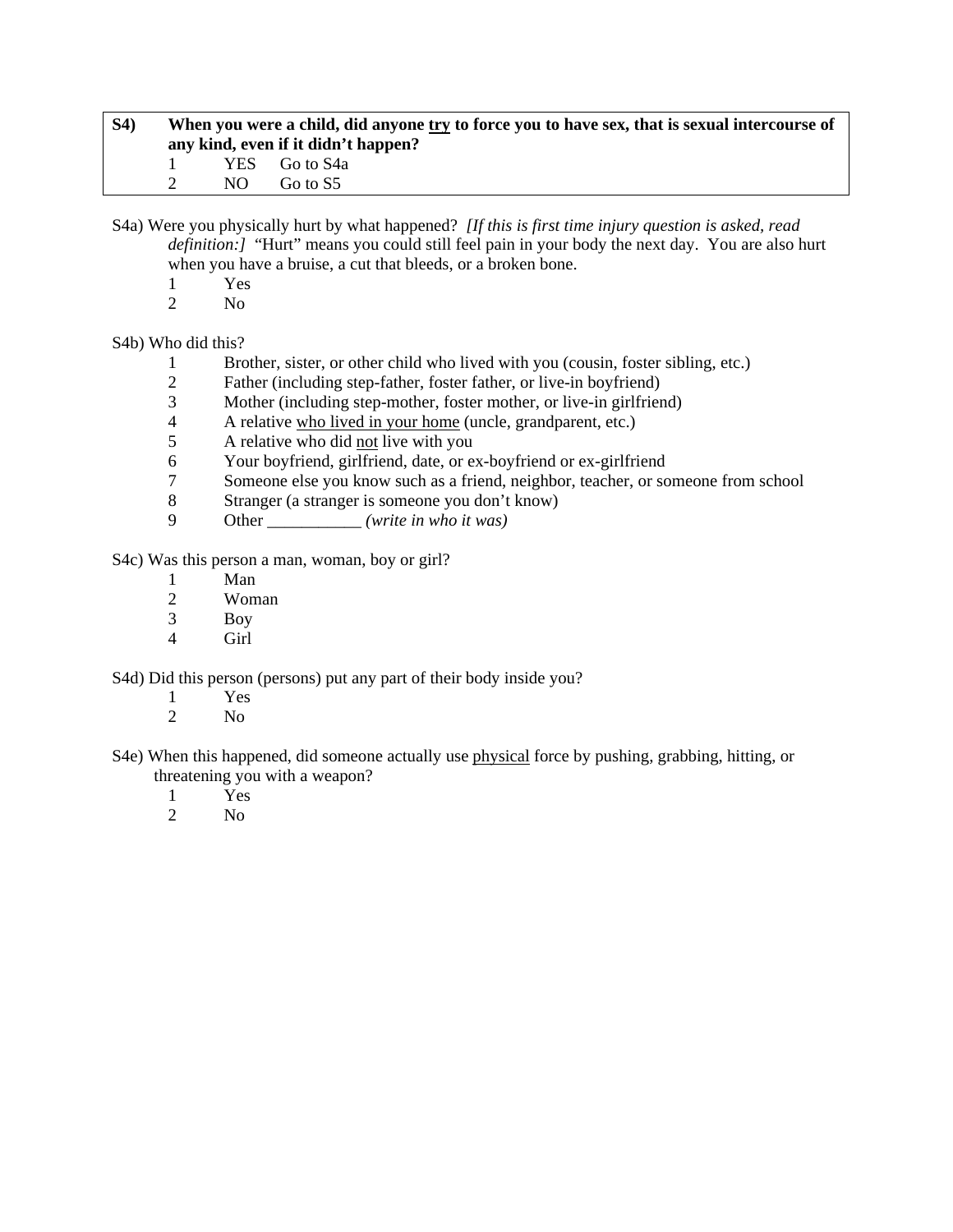| S <sub>5</sub> | When you were a child, did anyone make you look at their private parts by using force or |     |                                 |  |
|----------------|------------------------------------------------------------------------------------------|-----|---------------------------------|--|
|                |                                                                                          |     | surprise, or by "flashing" you? |  |
|                | and the contract of the con-                                                             |     | YES Go to S5a                   |  |
|                |                                                                                          | NO. | Go to S6                        |  |

S5a) Who did this?

- 1 Brother, sister, or other child who lived with you (cousin, foster sibling, etc.)
- 2 Father (including step-father, foster father, or live-in boyfriend)<br>3 Mother (including step-mother, foster mother, or live-in girlfrien
- 3 Mother (including step-mother, foster mother, or live-in girlfriend)<br>4 A relative who lived in your home (uncle, grandparent, etc.)
- 4 A relative who lived in your home (uncle, grandparent, etc.)<br>
A relative who did not live with you
- 5 A relative who did <u>not</u> live with you<br>6 Your boyfriend, girlfriend, date, or e
- Your boyfriend, girlfriend, date, or ex-boyfriend or ex-girlfriend
- 7 Someone else you know such as a friend, neighbor, teacher, or someone from school
- 8 Stranger (a stranger is someone you don't know)
- 9 Other \_\_\_\_\_\_\_\_\_\_\_ *(write in who it was)*

S5b) Was this person a man, woman, boy or girl?

- 1 Man<br>2 Wom
- 2 Woman<br>3 Boy
- Boy
- 4 Girl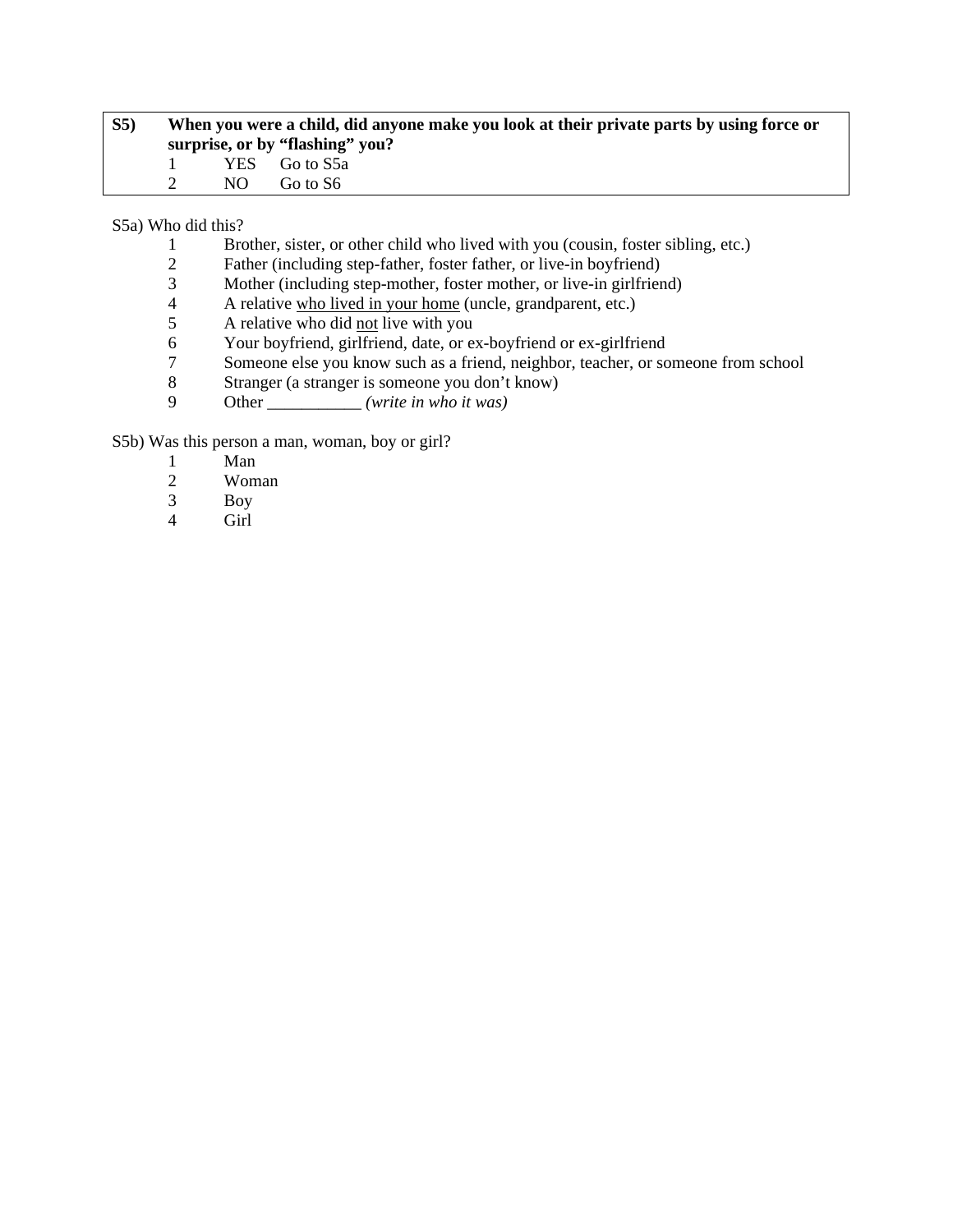| <b>S6</b> ) | When you were a child, did anyone hurt your feelings by saying or writing something sexual |     |                         |  |
|-------------|--------------------------------------------------------------------------------------------|-----|-------------------------|--|
|             |                                                                                            |     | about you or your body? |  |
|             |                                                                                            |     | YES Go to S6a           |  |
|             |                                                                                            | NO. | Go to S7                |  |

S6a) Who did this?

- 1 Brother, sister, or other child who lived with you (cousin, foster sibling, etc.)
- 2 Father (including step-father, foster father, or live-in boyfriend)<br>3 Mother (including step-mother, foster mother, or live-in girlfrien
- 3 Mother (including step-mother, foster mother, or live-in girlfriend)<br>4 A relative who lived in your home (uncle, grandparent, etc.)
- 4 A relative who lived in your home (uncle, grandparent, etc.)<br>
A relative who did not live with you
- 5 A relative who did <u>not</u> live with you<br>6 Your boyfriend, girlfriend, date, or e
- Your boyfriend, girlfriend, date, or ex-boyfriend or ex-girlfriend
- 7 Someone else you know such as a friend, neighbor, teacher, or someone from school
- 8 Stranger (a stranger is someone you don't know)
- 9 Other \_\_\_\_\_\_\_\_\_\_\_ *(write in who it was)*

S6b) Was this person a man, woman, boy or girl?

- 1 Man<br>2 Wom
- 2 Woman<br>3 Boy
- Boy
- 4 Girl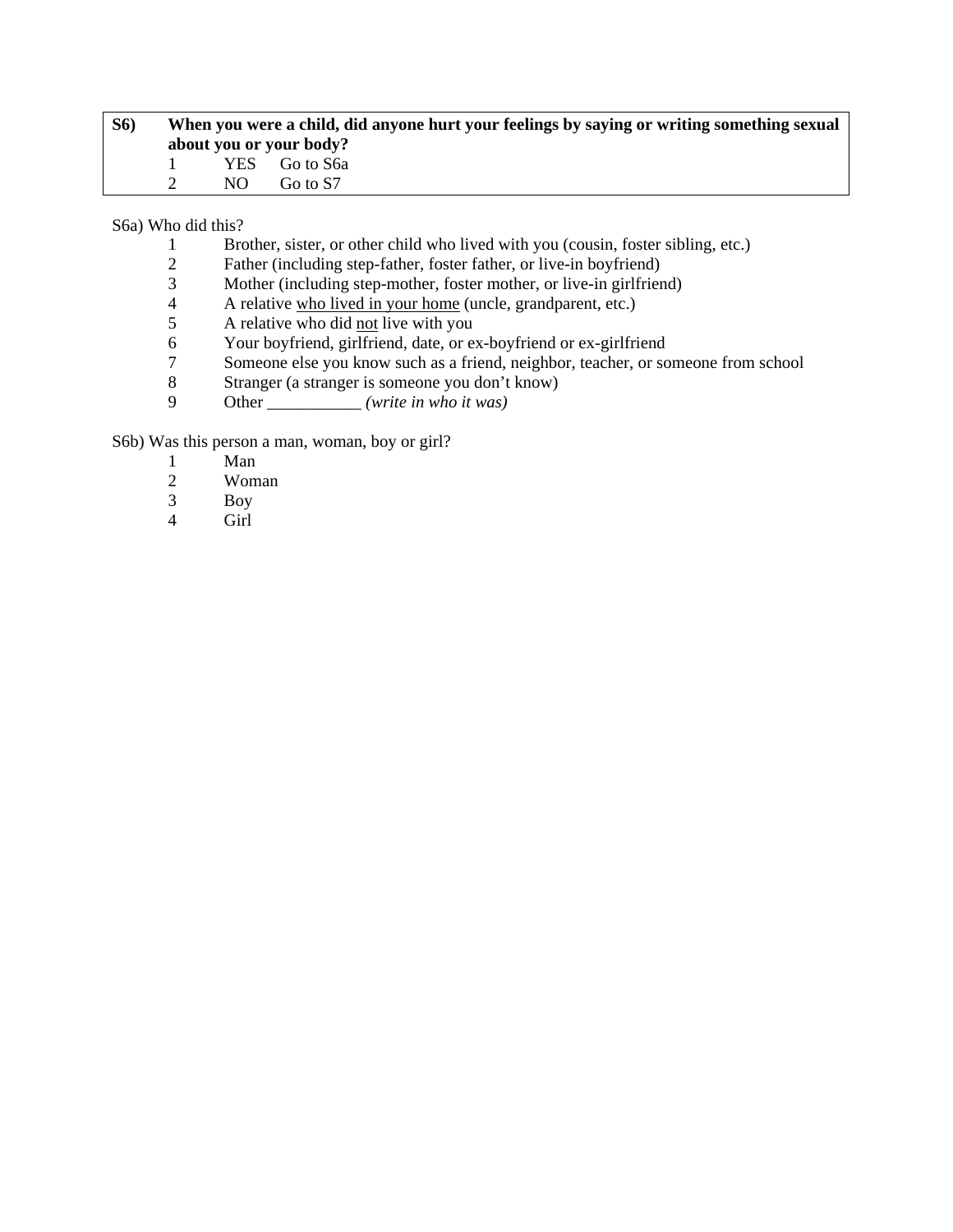*Note: S7 is only asked for youth aged 12 and over.* 

| <b>S7</b> ) | When you were a child, did you do sexual things with anyone 18 or older, even things you |              |                    |  |
|-------------|------------------------------------------------------------------------------------------|--------------|--------------------|--|
|             |                                                                                          | both wanted? |                    |  |
|             |                                                                                          |              | YES Go to S7a      |  |
|             |                                                                                          | NO.          | Go to Module E, W1 |  |

- S7a) Were you physically hurt by what happened? [If this is first time injury question is asked, read definition:] "Hurt" means you could still feel pain in your body the next day. You are also hurt when you have a bruise, a cut that bleeds, or a broken bone.
	- 1 Yes<br>2 No
	- No.

# S7b) Who did this?

- 1 Brother, sister, or other child who lived with you (cousin, foster sibling, etc.)<br>2 Father (including step-father, foster father, or live-in boyfriend)
- Father (including step-father, foster father, or live-in boyfriend)
- 3 Mother (including step-mother, foster mother, or live-in girlfriend)
- 4 A relative who lived in your home (uncle, grandparent, etc.)<br>
A relative who did not live with you
- 5 A relative who did not live with you
- 6 Your boyfriend, girlfriend, date, or ex-boyfriend or ex-girlfriend
- 7 Someone else you know such as a friend, neighbor, teacher, or someone from school
- 8 Stranger (a stranger is someone you don't know)
- 9 Other \_\_\_\_\_\_\_\_\_\_\_ *(write in who it was)*

S7c) Was this person a man or a woman?

- 1 Man
- 2 Woman

S7d) Did this person (persons) put any part of their body inside you?

- 1 Yes
- 2 No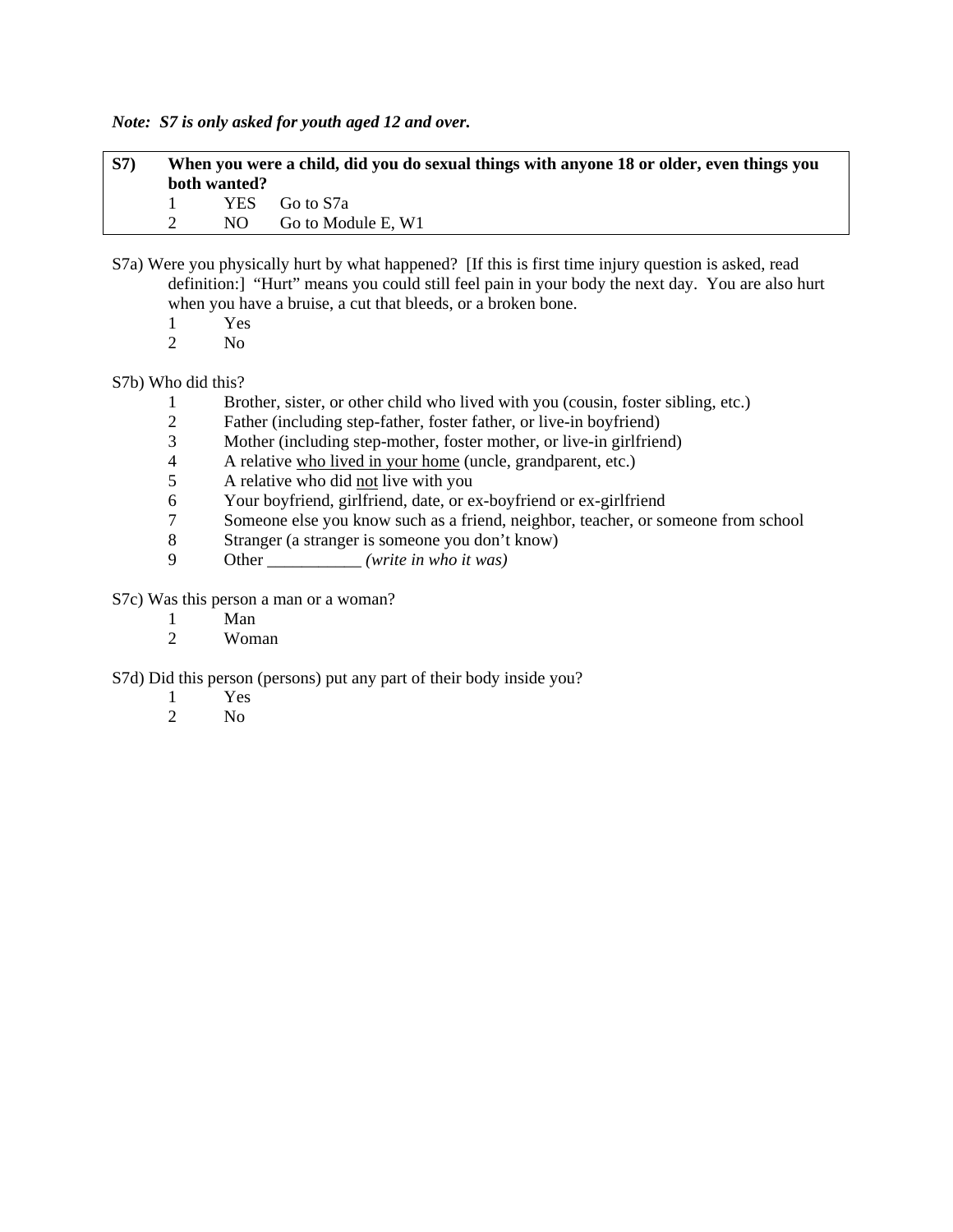# *Module E: WITNESSING AND INDIRECT VICTIMIZATIONS*

*Notes to interviewer:* 

*a) If more than one incident, say, "Answer the next questions about the last time this happened." b) Try to complete follow-ups from open-ended response to questions. Read response categories only if youth needs help.* 

# **W1) When you were a child, did you SEE a parent get pushed, slapped, hit, punched, or beat up by another parent, or their boyfriend or girlfriend?**  1 YES Go to W1a 2 NO Go to W2

W1a) Who did this? *[Be sure to get relationship of youth to perpetrator, not perpetrator to victim.]*

- 1 Father
- 2 Step-father
- 3 Foster father
- 4 Mother
- 5 Step-mother
- 6 Foster mother
- 7 Parent's boyfriend or girlfriend who lived with you
- 8 Parent's boyfriend or girlfriend who did not live with you
- 9 Uncle, aunt, grandparent, or other adult relative who lived in your home
- 10 Other \_\_\_\_\_\_\_\_\_\_\_ *(write in who it was, recode if not in parental role)*

W1b) Was this person a man or a woman?

- 1 Man<br>2 Wom
- Woman

W1c) Who did this happen to? *[Be sure to get relationship of youth to victim, not perpetrator to victim.]*

- 1 Father
- 2 Step-father
- 3 Foster father
- 4 Mother
- 5 Step-mother
- 6 Foster mother
- 7 Parent's boyfriend or girlfriend who lived with you
- 8 Parent's boyfriend or girlfriend who did not live with you
- 9 Uncle, aunt, grandparent, or other adult relative who lived in your home
- 10 Other \_\_\_\_\_\_\_\_\_\_\_ *(write in who it was, recode if not in parental role)*
- W<sub>1</sub>d) Was this person a man or a woman?
	- 1 Man
	- 2 Woman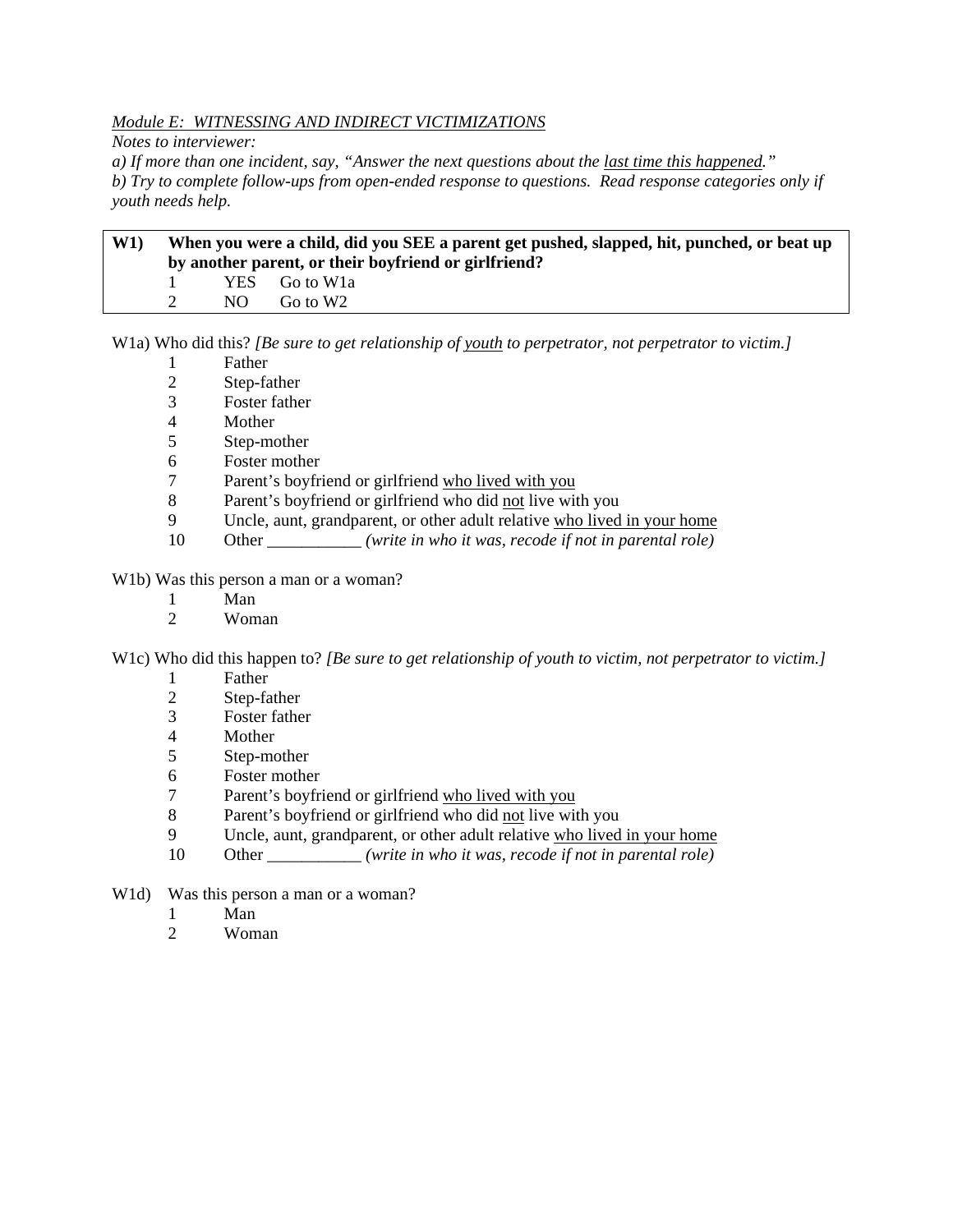| W2 | When you were a child, did you SEE a parent hit, beat, kick, or physically hurt your<br>brothers or sisters, not including a spanking on the bottom? |     |               |
|----|------------------------------------------------------------------------------------------------------------------------------------------------------|-----|---------------|
|    |                                                                                                                                                      |     | YES Go to W2a |
|    |                                                                                                                                                      | NO. | Go to W3      |

W2a) Who did this? *[Be sure to get relationship of youth to perpetrator, not perpetrator to victim.]*

- 1 Father
- 2 Step-father<br>3 Foster fathe
- 3 Foster father
- **Mother**
- 5 Step-mother
- 6 Foster mother
- 7 Parent's boyfriend or girlfriend who lived with you
- 8 Parent's boyfriend or girlfriend who did not live with you
- 9 Uncle, aunt, grandparent, or other adult relative who lived in your home
- 10 Other *<i>(write in who it was, recode if not in parental role)*

W2b) Was this person a man or a woman?

- 1 Man
- 2 Woman

W2c) Who did this happen to? *[Be sure to get relationship of youth to victim, not perpetrator to victim.]* 

- 1 Brother (including step-brother and foster brother)<br>2 Sister (including step-sister and foster sister)
- Sister (including step-sister and foster sister)
- 3 Other child who lived with you (such as cousin)<br>4 Relative under 18 years old who did not live with
- Relative under 18 years old who did not live with you (such as cousin, young uncle)
- 5 Other \_\_\_\_\_\_\_\_\_\_\_ *(write in who it was, recode if not co-resident child)*

W2d) Was this person a boy or a girl?

- 3 Boy
- 4 Girl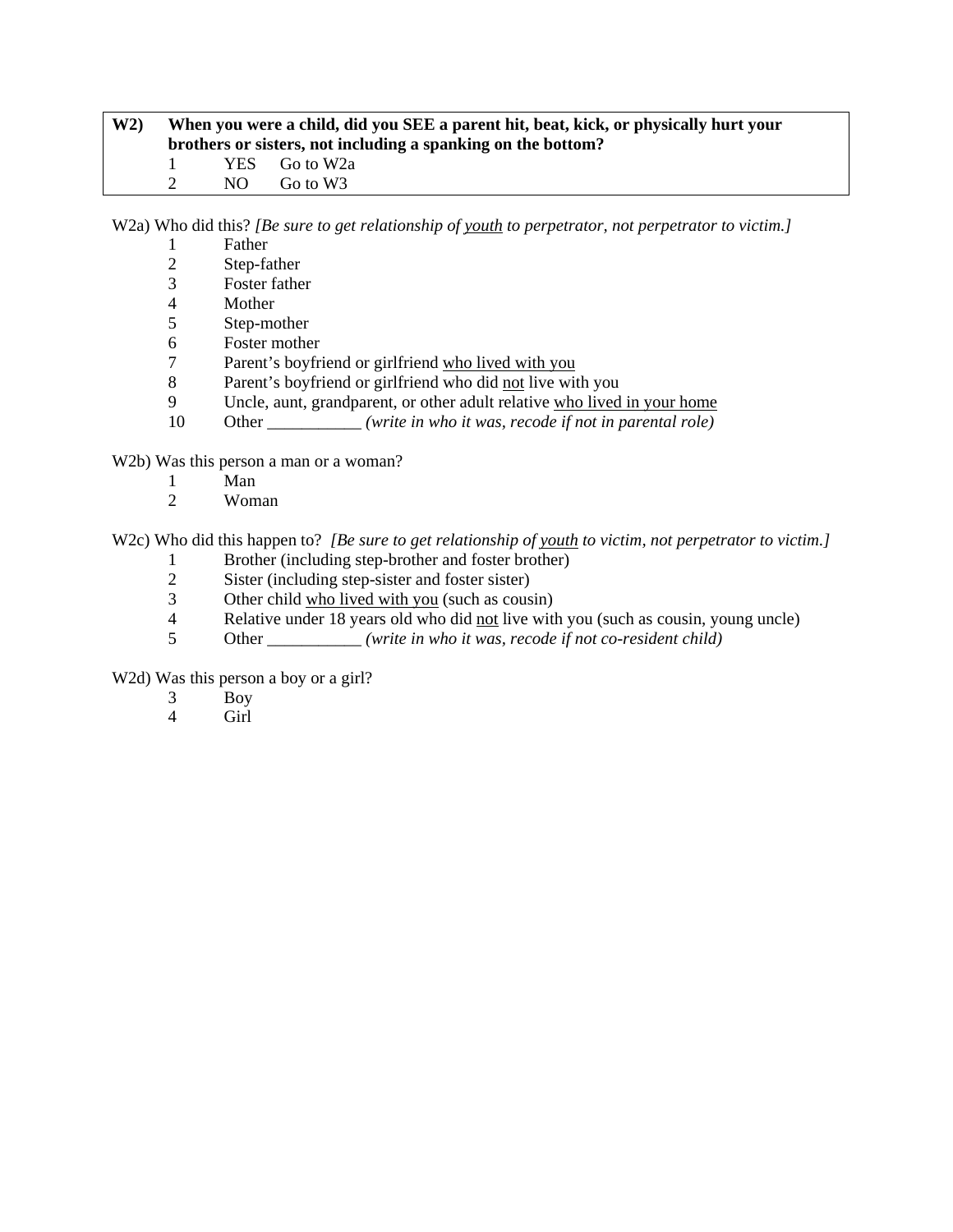**W3) When you were a child, in real life, did you SEE anyone get attacked on purpose WITH a stick, rock, gun, knife, or other thing that would hurt? Somewhere like: at home, at school, at a store, in a car, on the street, or anywhere else?**  1 YES Go to W3a 2 NO Go to W4

W3a) Who did this? *[Be sure to get relationship of child to perpetrator, not perpetrator to victim.]*

- 1 Brother, sister, or other child who lived with you (cousin, foster sibling, etc.)<br>2 Father (including step-father, foster father, or live-in boyfriend)
- 2 Father (including step-father, foster father, or live-in boyfriend)<br>3 Mother (including step-mother, foster mother, or live-in girlfrien
- Mother (including step-mother, foster mother, or live-in girlfriend)
- 4 A relative who lived in your home (uncle, grandparent, etc.)
- 5 A relative who did not live with you
- 6 Your boyfriend, girlfriend, date, or ex-boyfriend or ex-girlfriend
- 7 Someone else you know such as a friend, neighbor, teacher, or someone from school
- 8 Stranger (a stranger is someone you don't know)
- 9 Other \_\_\_\_\_\_\_\_\_\_\_ *(write in who it was)*

W3b) Was this person a man, woman, boy or girl?

- 1 Man
- 2 Woman
- 3 Boy
- 4 Girl

W3c) Who did this happen to? *[Be sure to get relationship of child to victim, not perpetrator to victim.]* 

- 1 Brother, sister, or other child who lived with you (cousin, foster sibling, etc.)
- 2 Father (including step-father, foster father, or live-in boyfriend)
- 3 Mother (including step-mother, foster mother, or live-in girlfriend)
- 4 A relative who lived in your home (uncle, grandparent, etc.)
- 5 A relative who did not live with you
- 6 Your boyfriend, girlfriend, date, or ex-boyfriend or ex-girlfriend
- 7 Someone else you know such as a friend, neighbor, teacher, or someone from school
- 8 Stranger (a stranger is someone you don't know)
- 9 Other \_\_\_\_\_\_\_\_\_\_\_ *(write in who it was)*

W3d) Was this person a man, woman, boy, or girl?

- 1 Man
- 2 Woman
- 3 Boy
- 4 Girl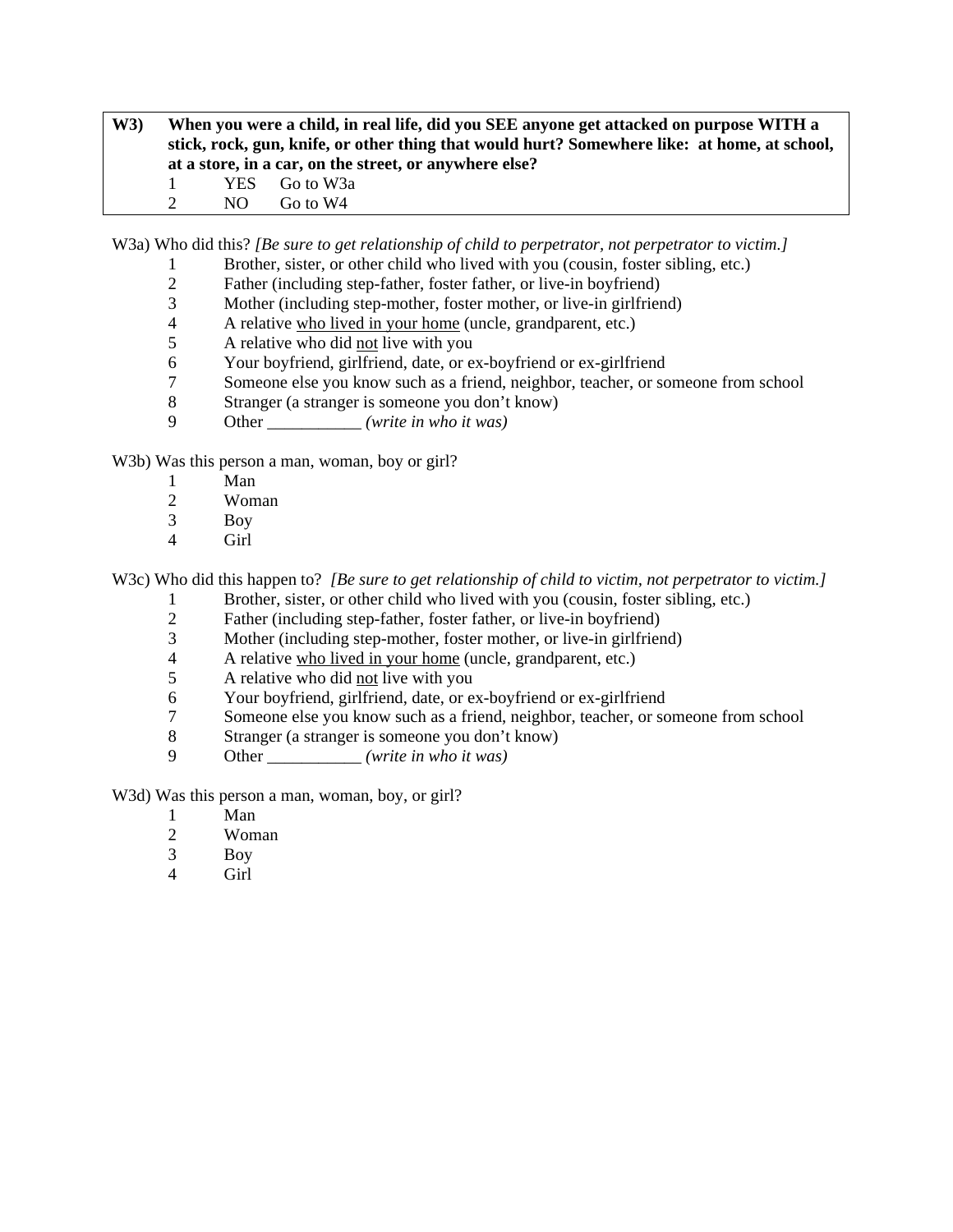# **W4) When you were a child, in real life, did you SEE anyone get attacked or hit on purpose WITHOUT using a stick, rock, gun, knife, or something that would hurt?**  1 YES Go to W4a 2 NO Go to W5

W4a) Who did this? *[Be sure to get relationship of youth to perpetrator, not perpetrator to victim.]* 

- 1 Brother, sister, or other child who lived with you (cousin, foster sibling, etc.)
- 2 Father (including step-father, foster father, or live-in boyfriend)<br>3 Mother (including step-mother, foster mother, or live-in girlfrien
- Mother (including step-mother, foster mother, or live-in girlfriend)
- 4 A relative who lived in your home (uncle, grandparent, etc.)
- 5 A relative who did not live with you
- 6 Your boyfriend, girlfriend, date, or ex-boyfriend or ex-girlfriend
- 7 Someone else you know such as a friend, neighbor, teacher, or someone from school
- 8 Stranger (a stranger is someone you don't know)
- 9 Other \_\_\_\_\_\_\_\_\_\_\_ *(write in who it was)*

W<sub>4</sub>b) Was this person a man, woman, boy or girl?

- 1 Man<br>2 Wom
- Woman
- 3 Boy
- 4 Girl

W4c) Who did this happen to? *[Be sure to get relationship of youth to victim, not perpetrator to victim.]* 

- 1 Brother, sister, or other child who lived with you (cousin, foster sibling, etc.)
- 2 Father (including step-father, foster father, or live-in boyfriend)<br>3 Mother (including step-mother, foster mother, or live-in girlfrien
- 3 Mother (including step-mother, foster mother, or live-in girlfriend)
- 4 A relative who lived in your home (uncle, grandparent, etc.)
- 5 A relative who did not live with you
- 6 Your boyfriend, girlfriend, date, or ex-boyfriend or ex-girlfriend
- 7 Someone else you know such as a friend, neighbor, teacher, or someone from school
- 8 Stranger (a stranger is someone you don't know)
- 9 Other \_\_\_\_\_\_\_\_\_\_\_ *(write in who it was)*

W<sub>4</sub>d) Was this person a man, woman, boy or girl?

- 1 Man
- 2 Woman
- 3 Boy
- 4 Girl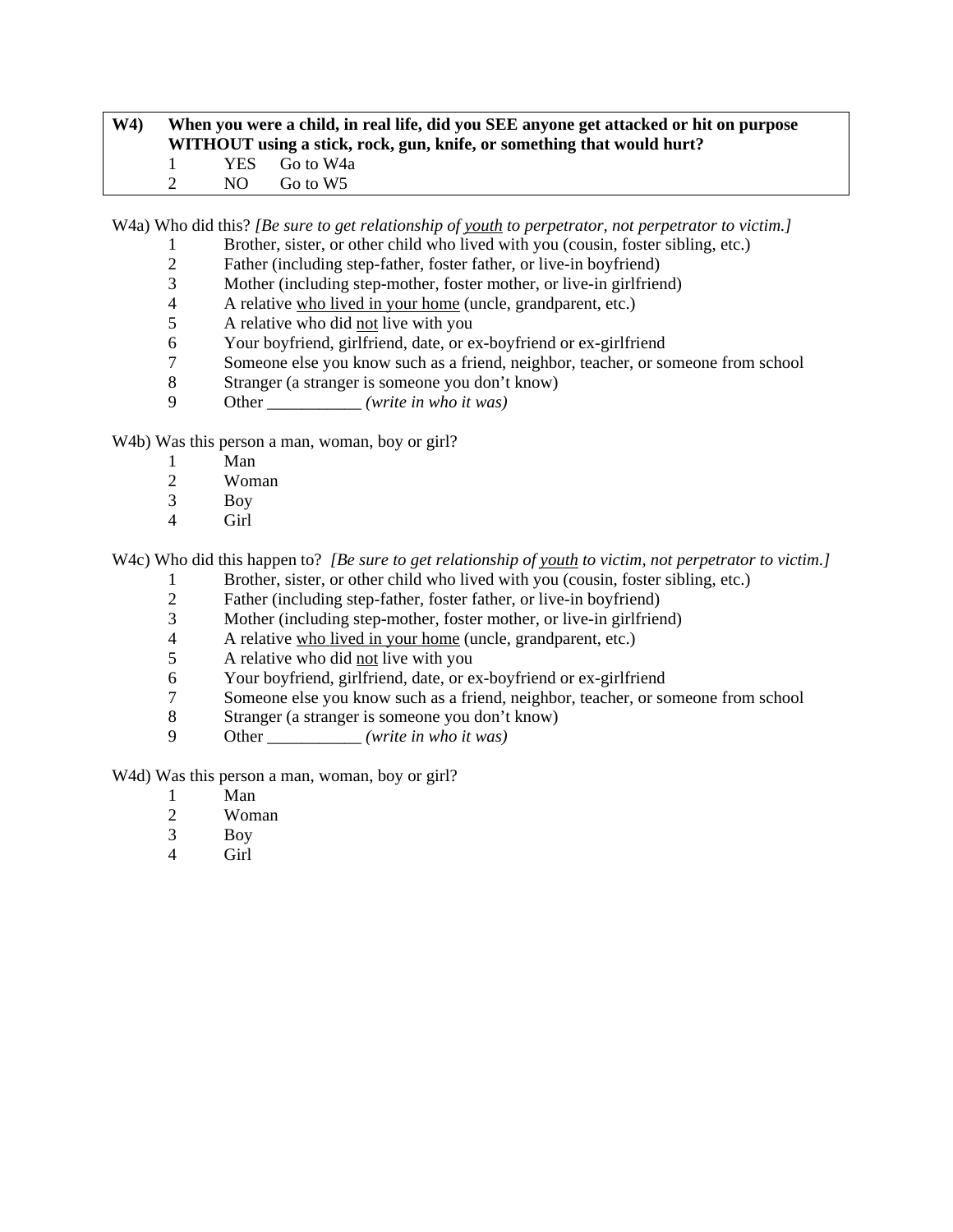# **W5) When you were a child, did anyone steal some thing from your house that belongs to your family or someone you live with? Things like a TV, stereo, car, or anything else?**  1 YES Go to W5a<br>2 NO Go to W6 NO Go to W6

W5a) Who did this? *[Be sure to get relationship of youth to perpetrator, not perpetrator to victim.]*

- 1 Brother, sister, or other child who lived with you (cousin, foster sibling, etc.)
- 2 Father (including step-father, foster father, or live-in boyfriend)<br>3 Mother (including step-mother, foster mother, or live-in girlfrien
- Mother (including step-mother, foster mother, or live-in girlfriend)
- 4 A relative who lived in your home (uncle, grandparent, etc.)
- 5 A relative who did not live with you
- 6 Your boyfriend, girlfriend, date, or ex-boyfriend or ex-girlfriend
- 7 Someone else you know such as a friend, neighbor, teacher, or someone from school
- 8 Stranger (a stranger is someone you don't know)
- 9 Other \_\_\_\_\_\_\_\_\_\_\_ *(write in who it was)*

W5b) Was this person a man, woman, boy or girl?

- 1 Man<br>2 Wom
- Woman
- 3 Boy
- 4 Girl

W5c) Who did this happen to? Whose things were stolen? *[Be sure to get relationship of youth to victim, not perpetrator to victim.]*

- 1 Brother, sister, or other child who lived with you (cousin, foster sibling, etc.)
- 2 Father (including step-father, foster father, or live-in boyfriend)
- 3 Mother (including step-mother, foster mother, or live-in girlfriend)
- 4 A relative who lived in your home (uncle, grandparent, etc.)
- 5 A relative who did not live with you
- 6 Your boyfriend, girlfriend, date, or ex-boyfriend or ex-girlfriend
- 7 Someone else you know such as a friend, neighbor, teacher, or someone from school
- 8 Stranger (a stranger is someone you don't know)
- 9 Other \_\_\_\_\_\_\_\_\_\_\_ *(write in who it was)*

W5d) Was this person a man, woman, boy, or girl?

- 1 Man
- 2 Woman
- 3 Boy
- 4 Girl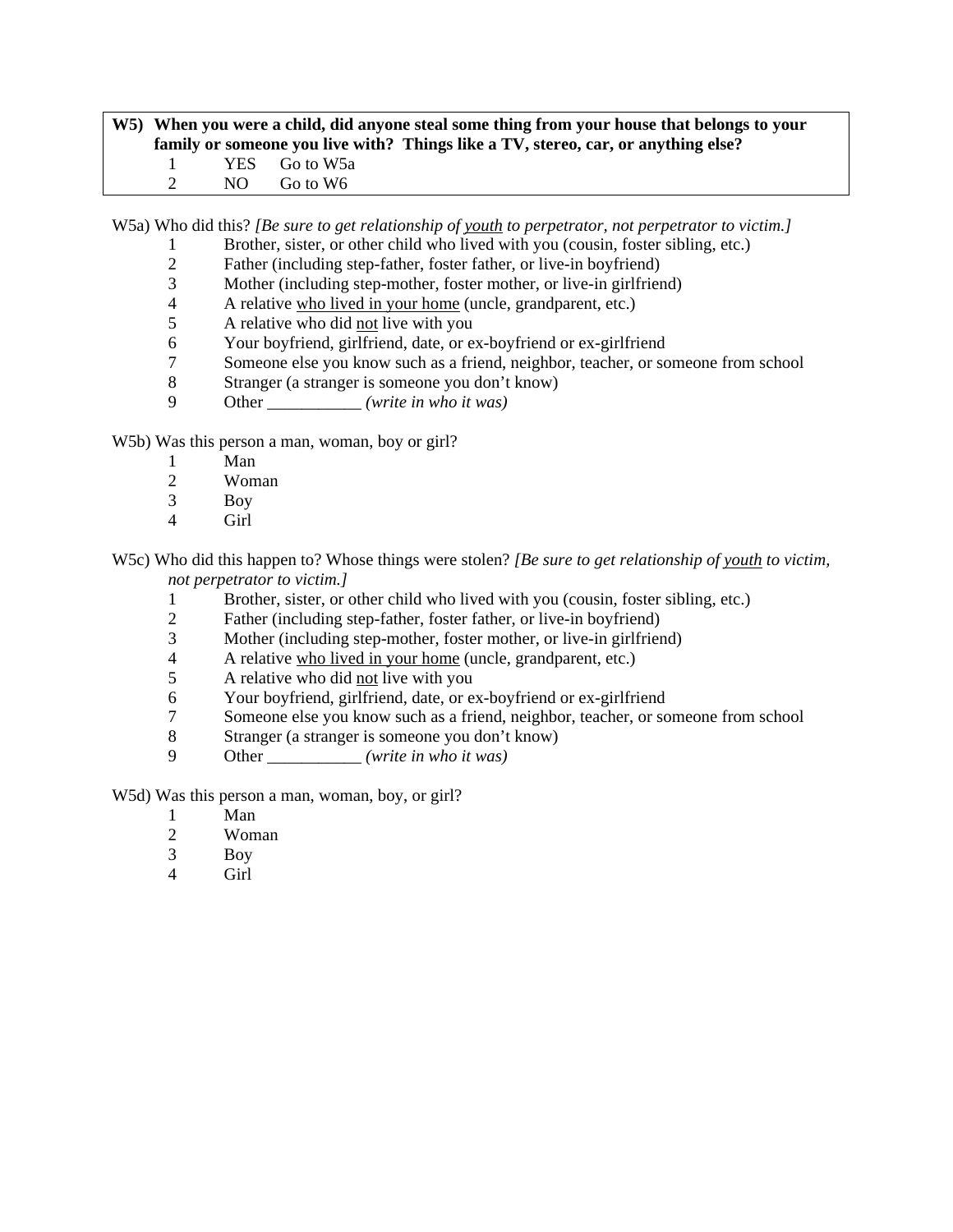# **W6) When a person is murdered, it means someone killed them on purpose. When you were a child, was anyone close to you murdered, like a friend, neighbor or someone in your family?**  1 YES Go to W6a 2 NO Go to W8 (W7 is omitted)

W6a) Who did this? *[Be sure to get relationship of youth to perpetrator, not perpetrator to victim.]*

- 1 Brother, sister, or other child who lived with you (cousin, foster sibling, etc.)
- 2 Father (including step-father, foster father, or live-in boyfriend)<br>3 Mother (including step-mother, foster mother, or live-in girlfrien
- Mother (including step-mother, foster mother, or live-in girlfriend)
- 4 A relative who lived in your home (uncle, grandparent, etc.)
- 5 A relative who did not live with you
- 6 Your boyfriend, girlfriend, date, or ex-boyfriend or ex-girlfriend
- 7 Someone else you know such as a friend, neighbor, teacher, or someone from school
- 8 Stranger (a stranger is someone you don't know)
- 9 Other \_\_\_\_\_\_\_\_\_\_\_ *(write in who it was)*

W6b) Was this person a man, woman, boy or girl?

- 1 Man<br>2 Wom
- Woman
- 3 Boy
- 4 Girl

W6c) Who did this happen to? Who was killed? *[Be sure to get relationship of youth to victim, not perpetrator to victim.]*

- 1 Brother, sister, or other child who lived with you (cousin, foster sibling, etc.)
- 2 Father (including step-father, foster father, or live-in boyfriend)
- 3 Mother (including step-mother, foster mother, or live-in girlfriend)
- 4 A relative who lived in your home (uncle, grandparent, etc.)
- 5 A relative who did not live with you
- 6 Your boyfriend, girlfriend, date, or ex-boyfriend or ex-girlfriend
- 7 Someone else you know such as a friend, neighbor, teacher, or someone from school
- 8 Stranger (a stranger is someone you don't know)
- 9 Other \_\_\_\_\_\_\_\_\_\_\_ *(write in who it was)*

W6d) Was this person a man, woman, boy, or girl?

- 1 Man
- 2 Woman
- 3 Boy
- 4 Girl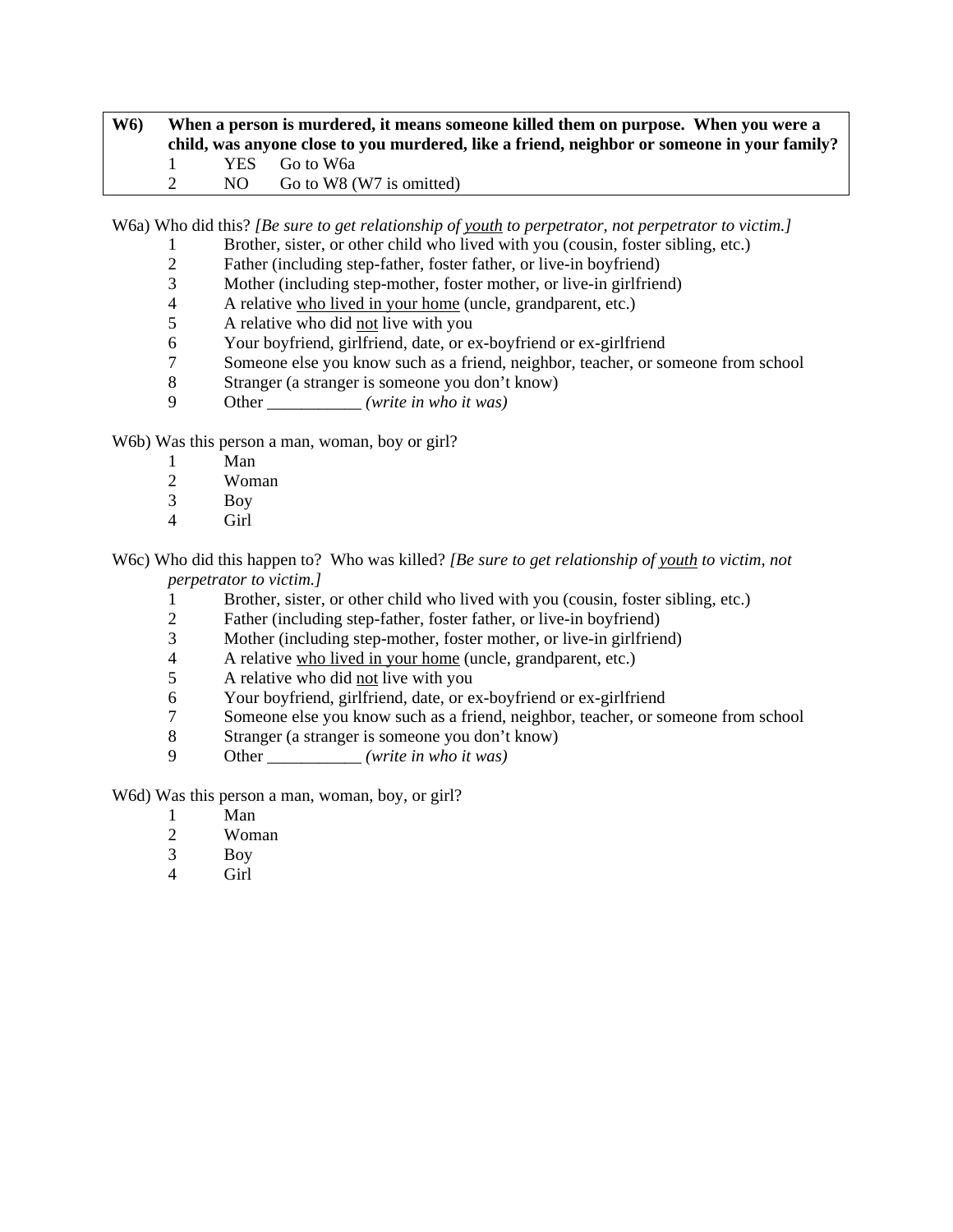| <b>W8</b> ) | When you were a child, were you in any place in real life where you could see or hear |     |                                                      |  |
|-------------|---------------------------------------------------------------------------------------|-----|------------------------------------------------------|--|
|             |                                                                                       |     | people being shot, bombs going off, or street riots? |  |
|             | $\mathbf{I}$                                                                          |     | YES Go to W8a                                        |  |
|             |                                                                                       | NO. | Go to W9                                             |  |

W8a) Were you physically hurt when this happened? *[If this is first time injury question is asked, read definition:]* "Hurt" means you could still feel pain the next day, you had a bruise, a cut that bled, or anything more serious like a broken bone.

- 1 Yes
- 2 No